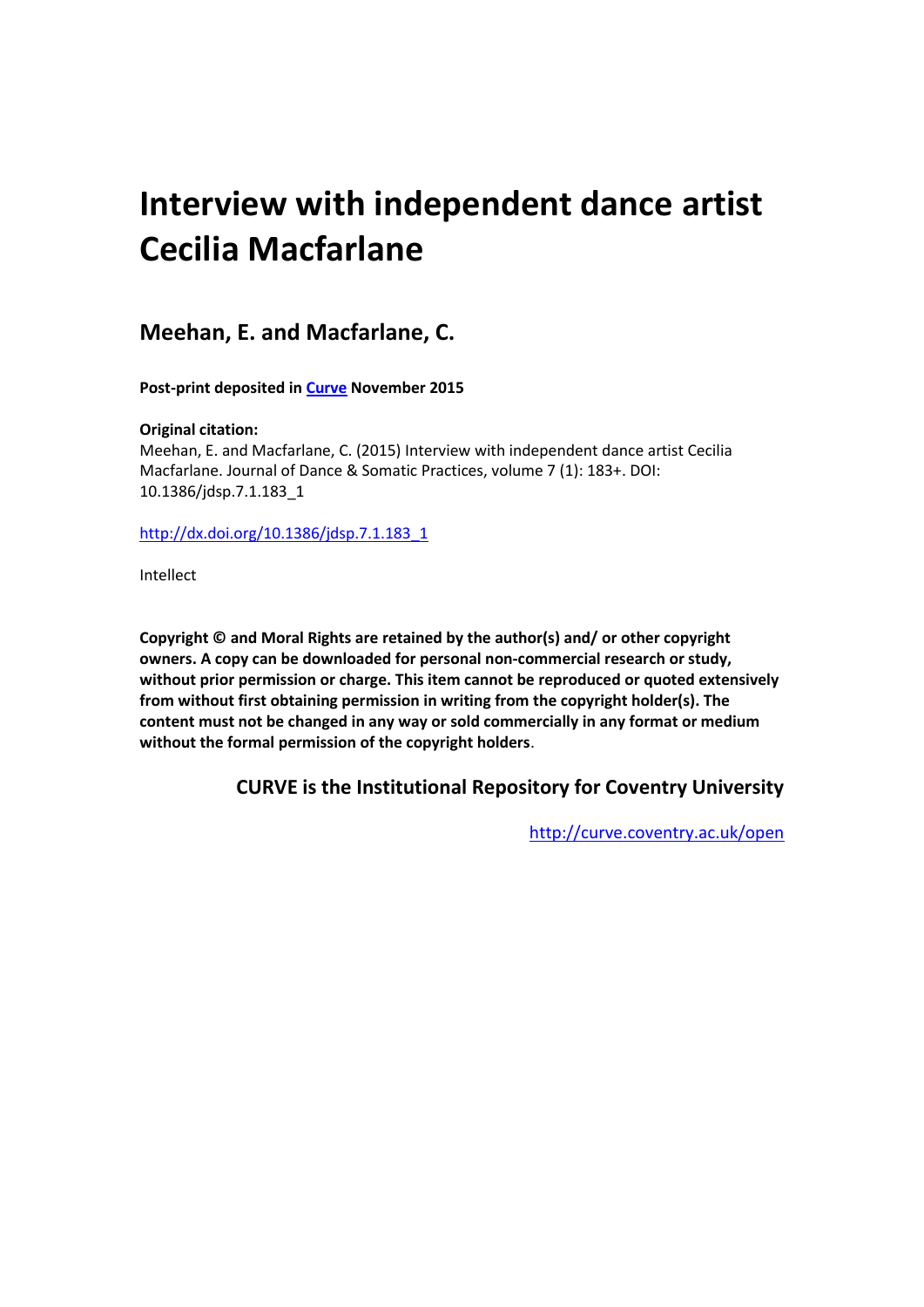#### **Interview with independent dance artist Cecilia Macfarlane**

**Emma Meehan**, Coventry University

#### **Abstract**

*In this interview, independent dancer Cecilia Macfarlane talks about her project with the Japanese Contemporary Dance Network (JCDN) in 2013. To date, Macfarlane has undertaken eight trips to Japan, primarily to introduce her community dance practice to Japanese artists. However, during her visit in 2013, she was invited to learn folk dances from the north-east of Japan, in the Tohoku region most affected by the earthquake and tsunami in 2011. The interview is movingly interwoven with Macfarlane's experience of losing her son. The sudden devastation following his death is described by Macfarlane as a 'personal tsunami', which is discussed alongside the loss and destruction wrought in Japan by earthquake, tsunami and nuclear devastation. In this way, autobiographical material is brought to bear on understanding the experiences of the survivors and to contribute to the development of Macfarlane's artistic process alongside the project.* 

| <b>Keywords</b> |
|-----------------|
| Japan           |
| tsunami         |
| community dance |
| folk dance      |
| grief           |
| site-specific   |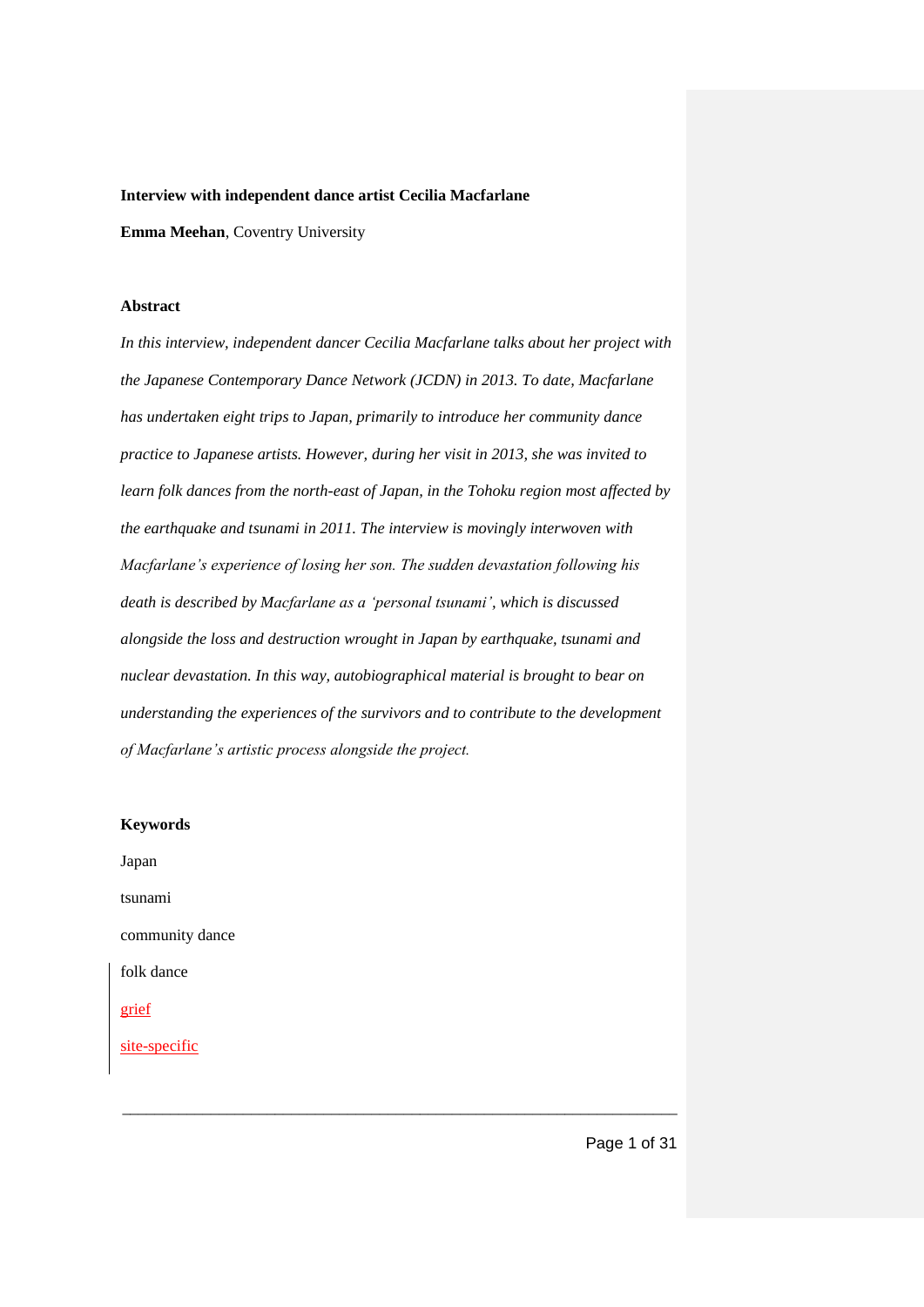The project organizers at the Japanese Contemporary Dance Network identified that the Japanese inhabitants in Tohoku were receiving assistance after the 2011 tsunami disaster but also needed to take active role in rebuilding. Norikazu Sato from JCDN notes that

…something that a local person said left a deep impression on me – 'It is necessary for us to stand on our own feet already, it's better now if nothing comes from outside'. Like this statement, we finally did not go there to give aid, and this project became the impetus for us to be able to go to Tohoku and make something together with the people there. (2014)

With the pressing awareness of how easily so much can be lost, this project focussed on preserving local traditional dances – particularly as there is currently a lack of successors for continuing these dances. The aims of the project included developing a festival and making films with English language translations to share Tohoku's local folk culture. Including Macfarlane as a resident artist was proposed as a way to help those from outside of Japan to find the films accessible, with a view to develop the project into an international scheme where people would visit the area to learn the dances.

Macfarlane's process of learning these set dances is contrasted with her own somatic, site-specific and community-based practice, which she continued to explore during the course of the project. Maintaining her practice throughout the project was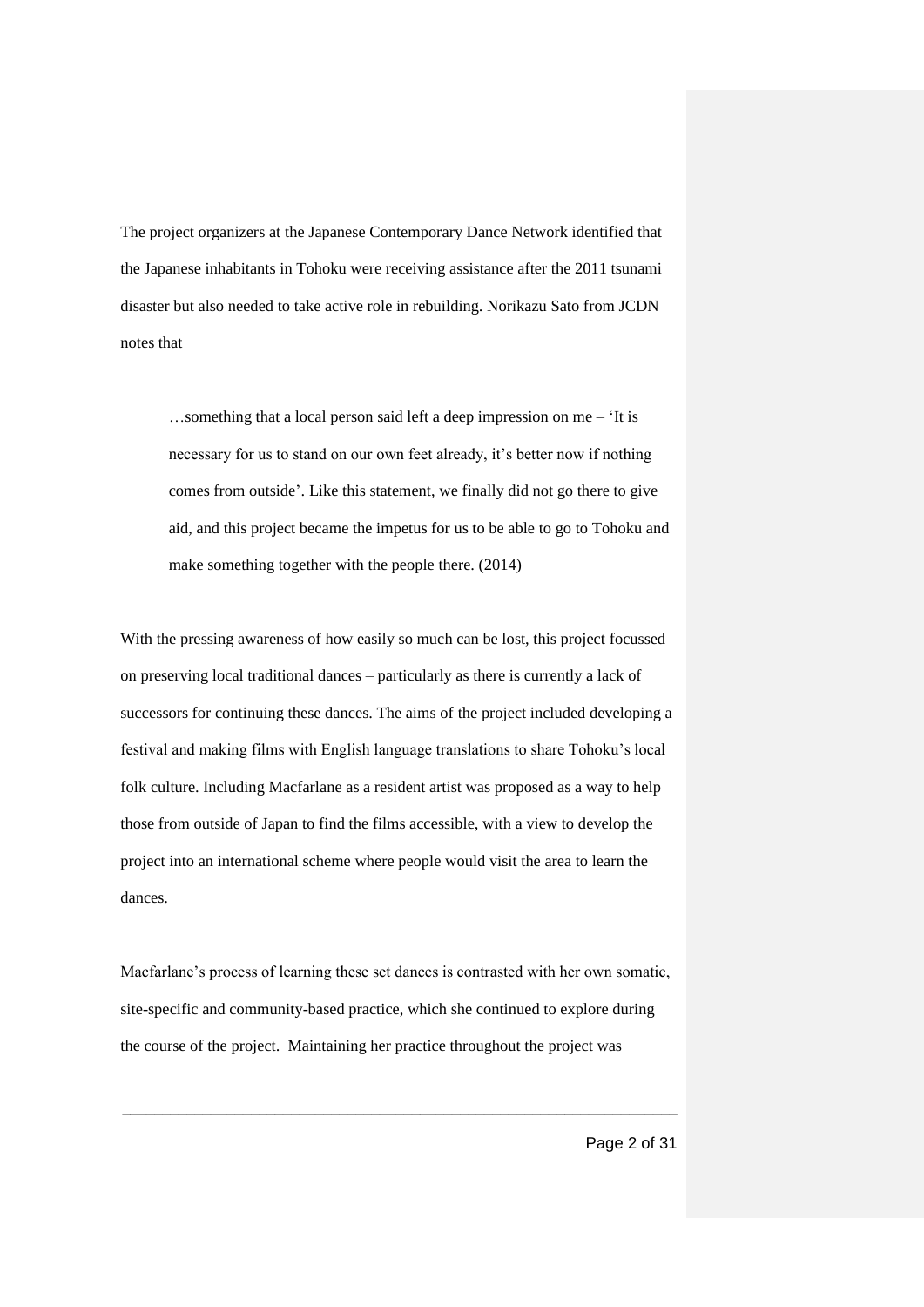important to Macfarlane, and it also allowed her to deal with the experience of learning these traditional dances through watching and repetition. Interestingly, she often felt like she was 'drowning' when learning the material, and describes many anecdotal stories that reveal how deeply personal, social and cultural devastation were interlinked. One of these stories comes from her encounter with a fisherman who heard the ground crack beneath his boat at the moment when the earthquake happened. Macfarlane later details how her movement vocabulary was 'cracked' open through her experience of visiting Japan and also the loss of her son. The interview combines personal process, artistic creation and social commentary in the characteristic way in which Macfarlane undertakes her work, as individual and community issues are connected to the world of creative expression.

This interview links with several important strands that have been addressed recently in the *Journal of Dance and Somatic Practices*. The topic of dealing with grief appeared in the last open call issue, with Helen Poynor sharing her insights in an article on the process of moving through the loss of three significant people in her life. Poynor (2013: 169) suggests how 'an embodied expression of mourning might offer an alternative to English culturally acceptable expressions of grief'. Similarly, Macfarlane addresses how the death of her son was continually present in her movement work, as she journeyed through learning Japanese dance, improvising in sites in Tohoku, and developing performances afterwards in the United Kingdom. Notably, both Poynor and Macfarlane reflect on moments of gravitational pull towards the ground in their movement practices following the devastation of loss, with recuperation through attending to the tiredness of the body. Another element that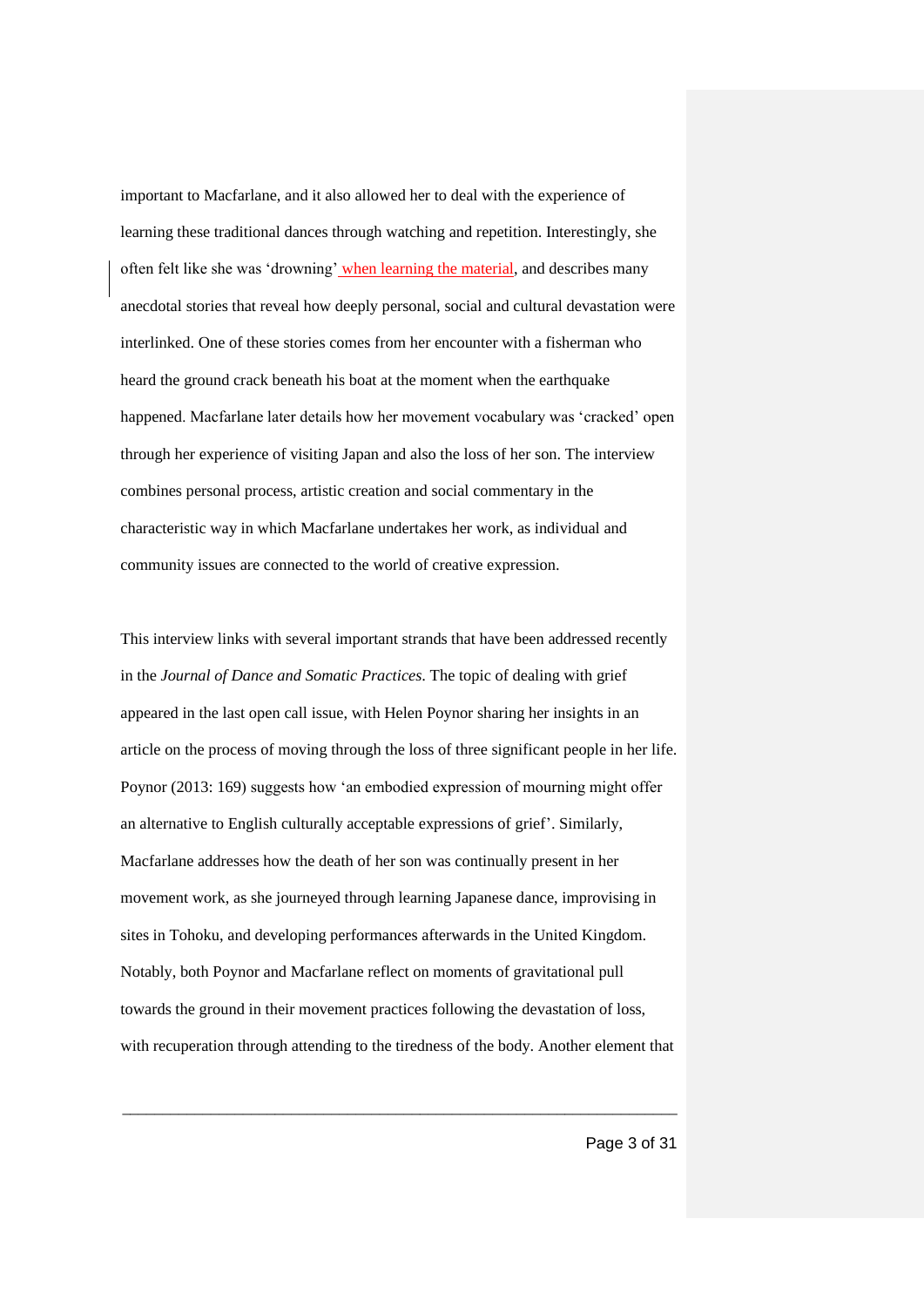they both share is the urge to work creatively with the autobiographical material emerging from grief, but also the need for time before this can happen.

Somatic practitioners often engage with autobiographical material in performance, and Macfarlane's work displays how the personal can be interlinked with social and cultural issues in creative practice. Autobiographical performance is sometimes critiqued as 'self-indulgent', inappropriately selling personal stories, or solidifying ideas of a stable 'self' or single perspective on reality. However, this interview with Macfarlane highlights a way in which autobiography can inform an understanding of broader issues. While the Japanese tsunami and Macfarlane's loss are not the same, the interview reveals how her personal journey has influenced her process of working within Japan, in both the preservation of folk dances along with the development of new artistic works. Deidre Heddon (2007: 17) notes that 'devising autobiographical performances, then, provides a means for the critical analysis and questioning of our immediate social environments and their impact on everyday practices'. Macfarlane's work shows, with her extensive experience as a community-based artist, how autobiographical landscapes are linked with social and cultural contexts, suggesting the underlying belief that the individual is impacted by the community and environment that they inhabit.

During the interview Macfarlane charts the relationship between her own cultural background and the experience of working in a Japanese setting. Issues such as ways of teaching in different cultures arise, and while essentializing cultural traits and stereotypes are to be avoided, Macfarlane honestly compares examples such as her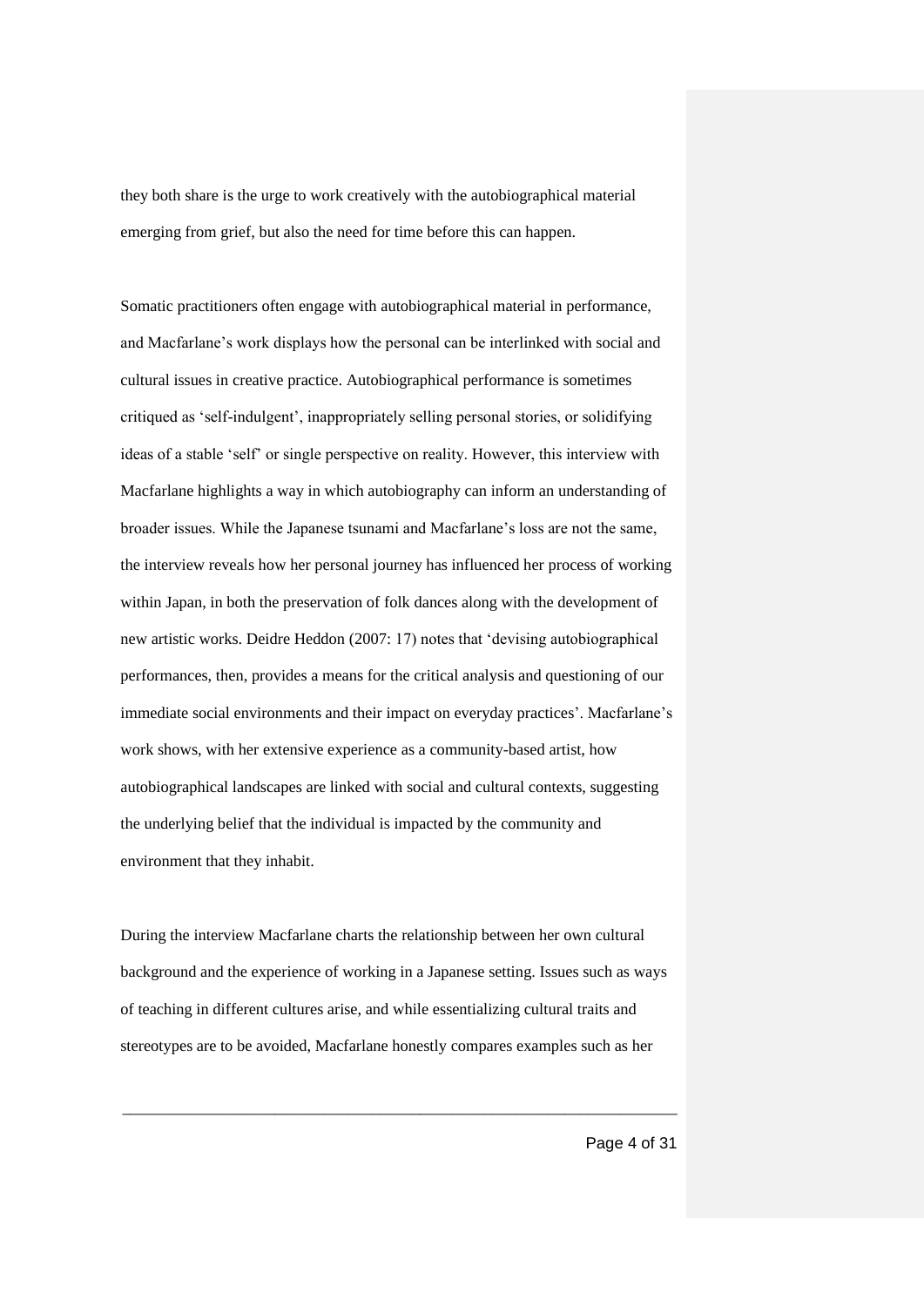work with children in the United Kingdom and Japan. At times, Macfarlane also finds common modes of communicating and understanding across cultures. The cultural and contextual aspects of somatic practices have also been addressed recently in the journal's special issue entitled 'Transcultural Perspectives on Somatic Practices and Research' (2014). The special issue editors Andreé Grau and Sylvie Fortin -note that

…our starting point was that bodies are unequivocally culturally, socially and politically mediated, and therefore they are conceptualized, understood and used differently in different contexts, cultural or other. Yet we also acknowledged that as human beings we belong to a single species and that unless we have at least some shared understandings across cultures, no crosscultural dialogue and understanding would be possible. (2014: 4)

This fine line between working with cultural difference and also finding a shared dialogue can be traced in the interview, alluding to the 'dynamic tensions between the "culturally inscribed body" and the "lived bodily experience"' (Grau and Fortin 2014: 5).

Finally, I would also like to place the interview in context. Having moved to the United Kingdom in recently times, I wanted to get to know the local dance scene and local practitioners' work. Sarah Whatley, editor of the *Journal of Dance and Somatic Practices*, initially introduced me by e-mail to Macfarlane, and I then went to attend a Japanese Noh theatre lecture demonstration (mentioned at the end of the interview) that took place at the Nissan Institute of Japanese Studies in Oxford University in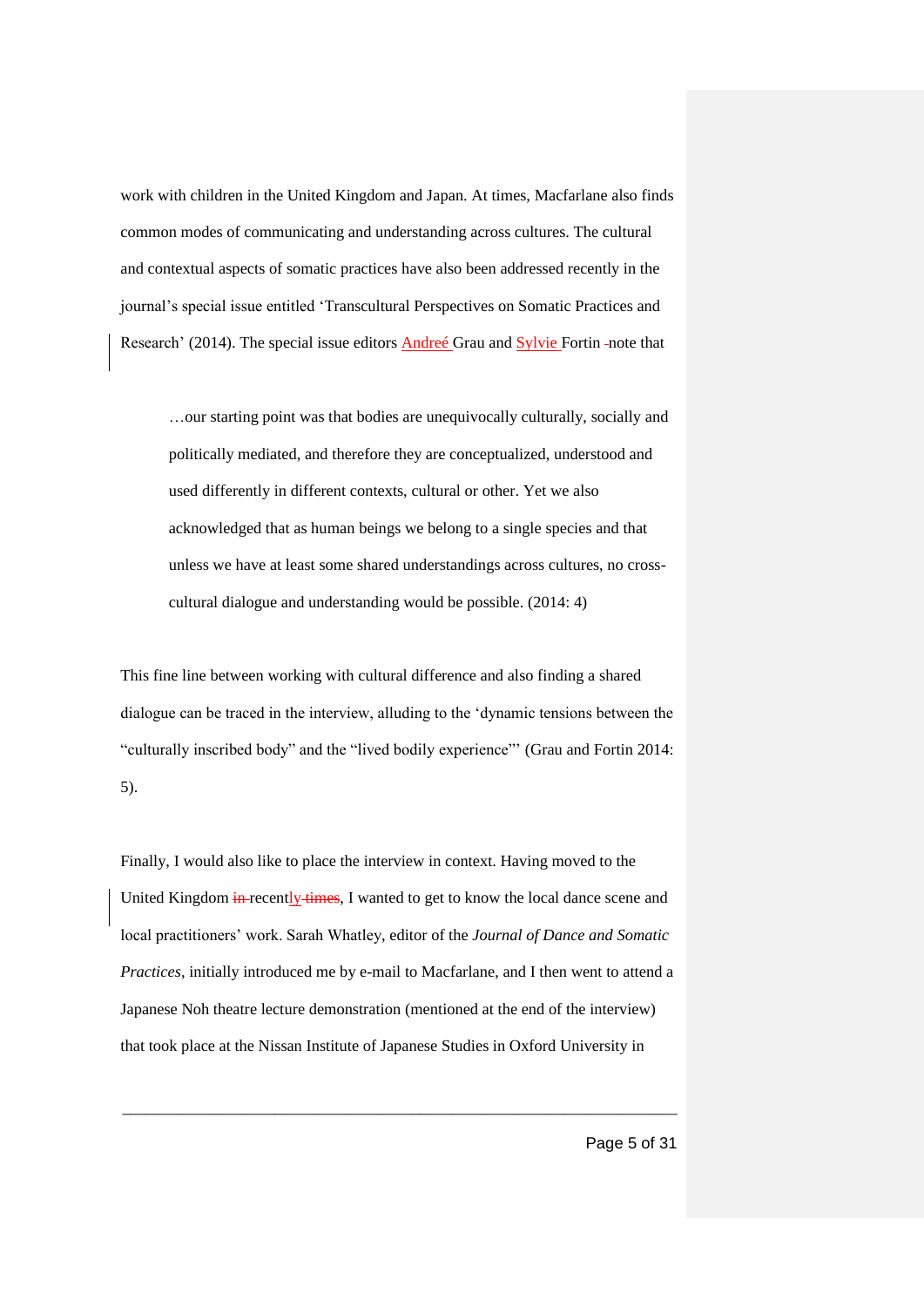November 2013. The event explored not only the traditional form of Noh theatre but also comparisons with contemporary dance forms, so Cecilia Macfarlane and Sarah Whatley were invited as local contemporary dancers to perform in response to a traditional Noh intonation of text. Following this experience of the meeting of Japanese traditional theatre forms with the improvised contemporary dance at Oxford, I was intrigued to find out more about the intercultural, intergenerational and community work that forms a large part of Macfarlane's practice. Soon after, I met with Macfarlane at Coventry University to record the interview, which resulted in a much longer discussion than can be included here. My own research is interests in somatic practices in performance, and but I have also have an interest in Japanese theatre, and meant that I was particularly curious about how this current project entailing the learning of traditional forms of Japanese dance was mingled with Macfarlane's somatic approach.

What I am left with is a rich account of Macfarlane's methods as she appears to be able to amalgamate vast and varied experiences into her creative practice. Her extensive background in community practice as well as her formative years in formal dance training seems to have allowed her the flexibility to learn traditional Japanese dance forms through repetition but also to deepen her experience of them through her ongoing personal movement practice. The term 'integration' comes into mind as key in my understanding of her process, as everyday life, social and cultural issues, and arts practices are brought together in her work. Interviewing Macfarlane has also brought to life for me again the importance of autobiography and cultural context as a part of somatic practices. Macfarlane comments that 'the tsunami that happened was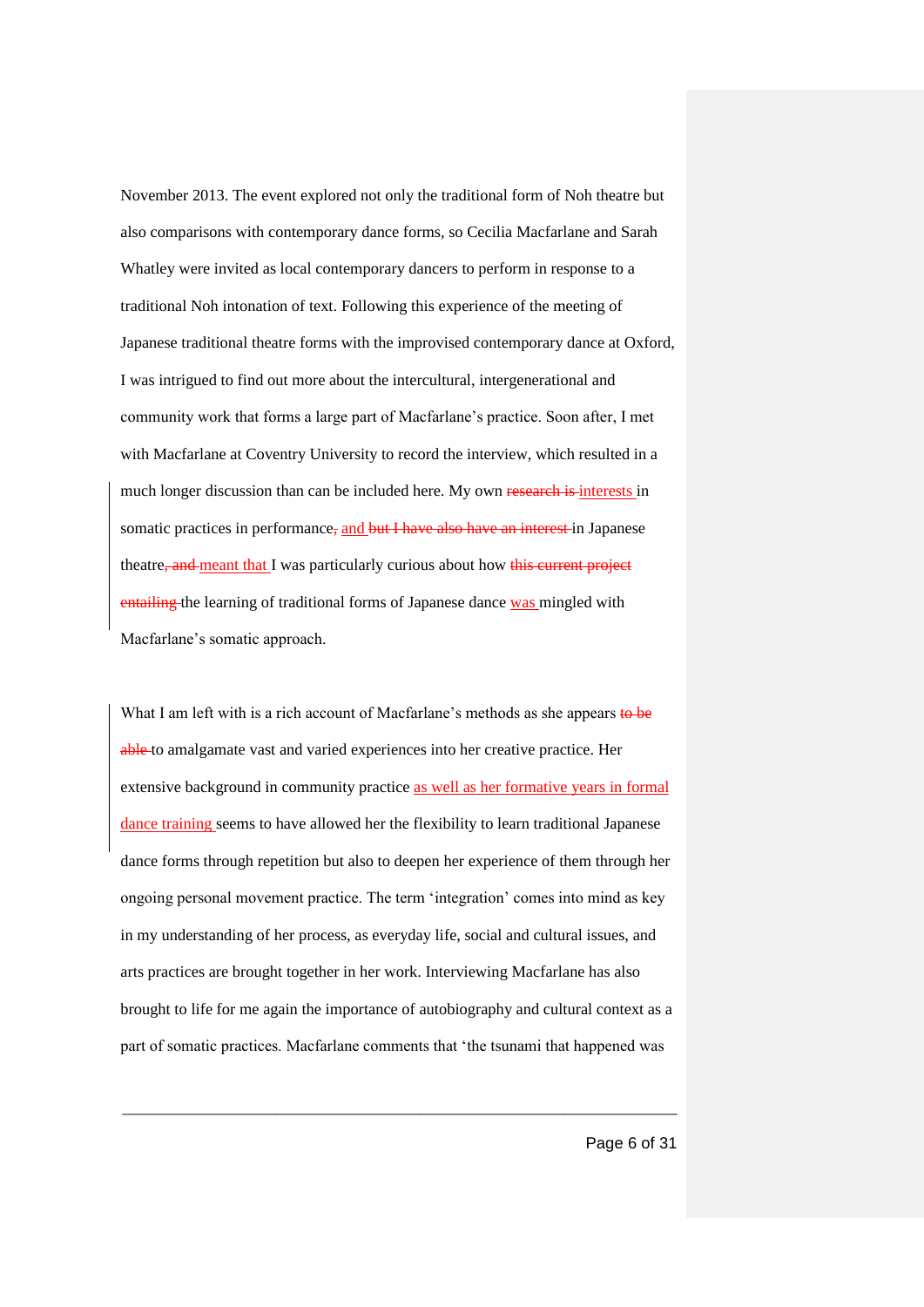with no warning; was complete devastation; complete emptiness; the landscape completely flattened. And so many of those words describe the grief and survival that I've been in these five years'. Readers will see how this informs Macfarlane's passage through her experience in Japan and also becomes part of her ongoing, shifting, integrative dance practice.

In the interview, Emma Meehan is identified as EM, and Cecilia Macfarlane is identified as CM.

**EM:** *Do you want to start then by telling us about the background to the project?* 

**CM:** Yes, I've been to Japan eight times since 2009. For seven out of eight trips, I've been employed by the Japanese Contemporary Dance Network (JCDN) to do projects. And the projects are normally site specific, and with all ages and all abilities. I've worked in six different cities and they're slowly establishing community dance. The term community dance wasn't really evident ten years ago-even.

> The idea of inclusive dance or even dance being something that can be creative, which is my work and style of dance, was new to them. Obviously, they could have had a dancer from England who went and just taught ballet – but the idea that I was going out to do something which was creative and facilitating was a very different journey. It is hard to translate the word facilitate into Japanese.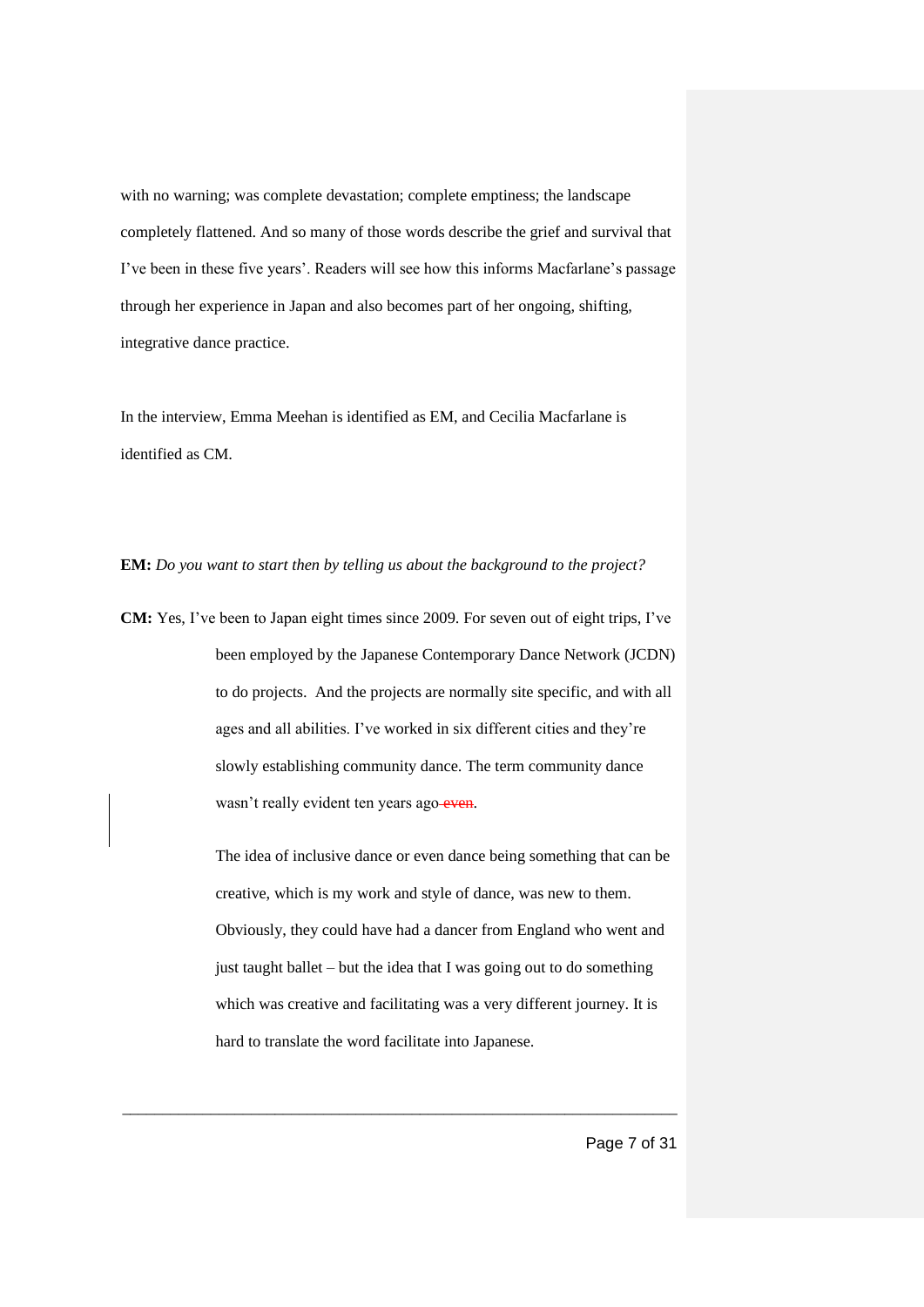And it was a big shock to them, and to me really, the first time I was there that I was presented with people sitting in exactly the same position as I sat in. As I was the teacher, they had huge respect for me and were copying my every move. So, I had to learn to be very still so that nobody copied me. My facilitation is only as good as the translation because I don't speak Japanese. So, my work is often through imagery. That was an issue: what if the imagery doesn't translate correctly? So, I'd often use a prop or an object that would help illustrate and help people research into themselves.

Having worked there so much, I think it is safe to say that within Japanese culture people aren't expected to be expressing themselves personally. They either have the Zen approach which is just to go with what's happening but don't dwell on it; or they learn from a master who knows far more than them, and they will eventually hopefully get as good as that person and possibly get better. So, the idea of something being playful and creative and personal is really unique to them.

And yet I think they really liked how I worked and got it and understood it. I really liked the idea that the work that I've been doing for so long in the community, which I take for granted within the particular community in Oxford where I work, that suddenly there were people hungry for it on the other side of the world. And it just widened my horizons that the work I do is particularly precious somewhere else.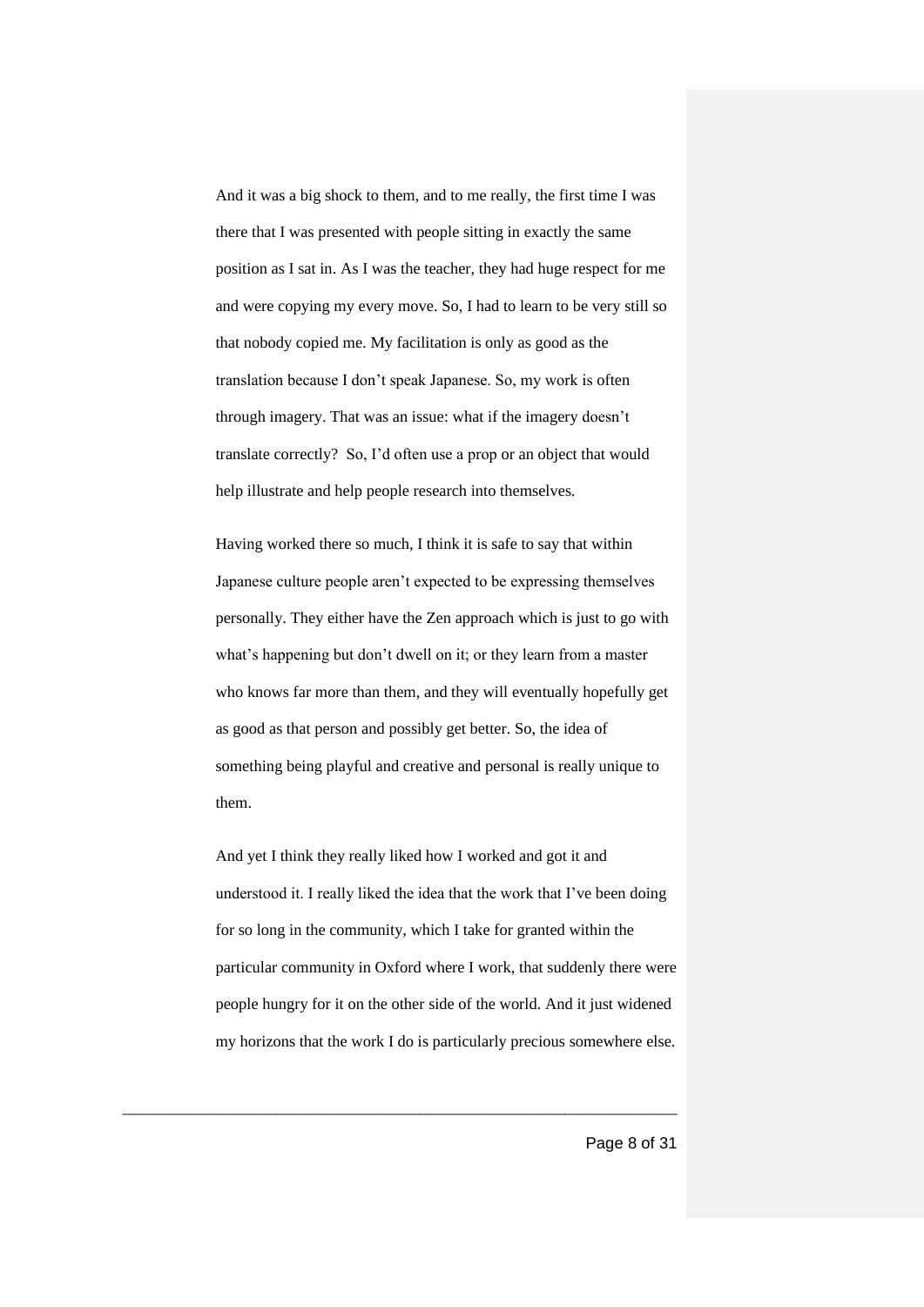So, the seventh time I went, I was there for the longest time I've ever been, which was a month from October to November in 2013. For the first time, they were asking me to come, not to teach, devise, choreograph or direct, but actually to go and learn – which was a fabulous invitation.

Quite early on after the tsunami in 2011, I said to the director of Japanese Contemporary Dance Network: 'I would love to go and do some work in the north'. I'd only worked in the Ssouth. He obviously remembered that. And then when he was devising this new project he asked me if I'd like to go.

If you've been a victim of a tsunami or a disaster obviously there are people who are involved in rescue and give you blankets, food and drink. Then there are a raft of people who come and dance or sing for you – so it's all about giving to the victim, to the survivors. And they certainly needed it. But two and a half years later it was emerging that they needed to say: 'we've got something to give too'. Even though their land is devastated, they've lost many people in their families, they've lost their jobs, they've lost their clothes, their possessions, their houses; out of huge loss you still need to empower those who have lost so much. And I was fascinated by this.

So, they decided that the traditional Japanese folk dances that exist all over Japan, but particularly in the north-eastern region, they wanted them to be taught, to be transferred, because they had this realization of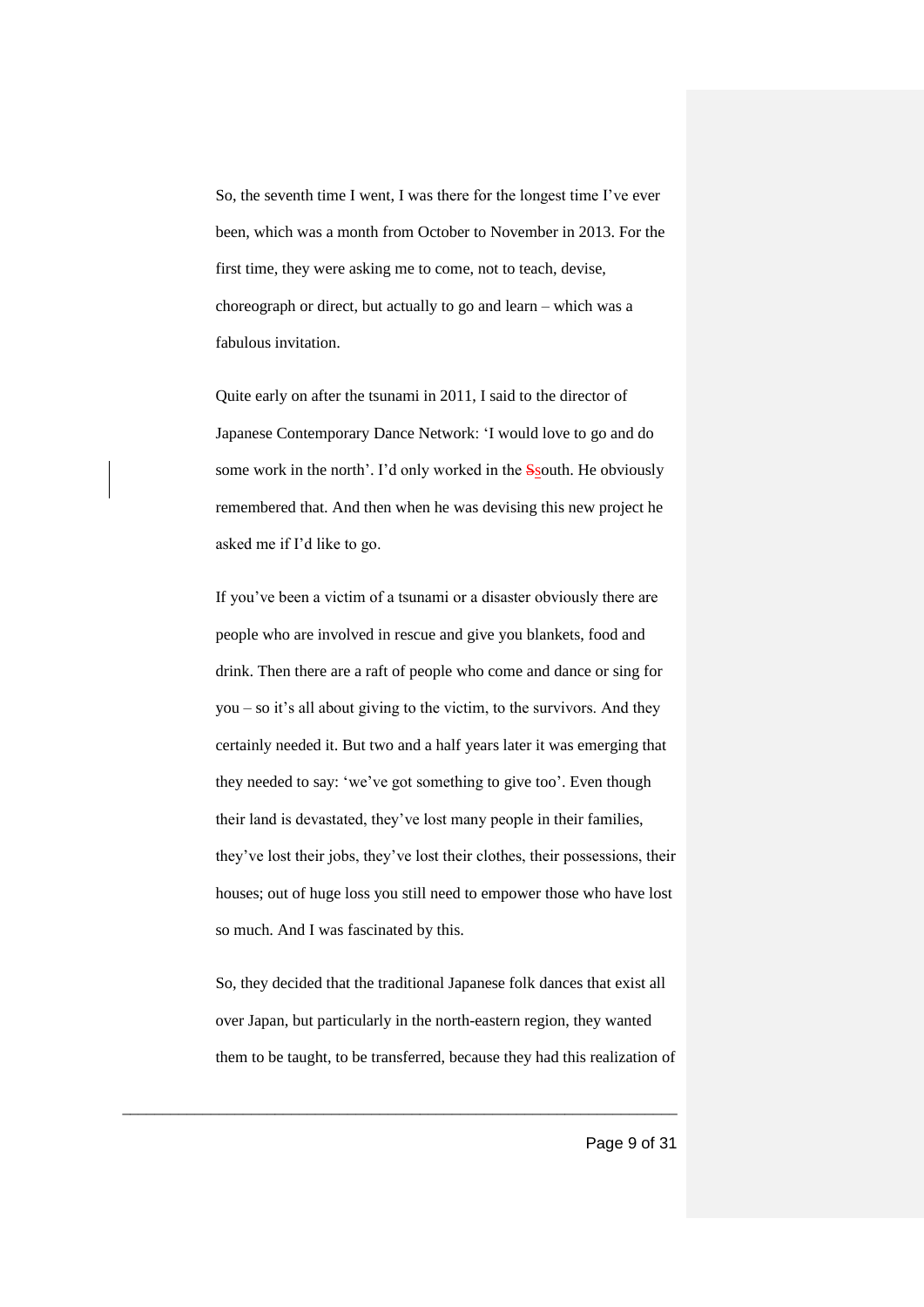how easily nearly everything got lost. So, for example some dancers were lost; some studios were lost; and some possessions and props were lost. There's one a story of the about a swords from one of the dances being found stabbed into the ground where the tsunami would have left-them it, ready to be pulled out of the ground again.

Some of the masks were lost and had to be remade – and these things in the traditional Japanese folk dances are so ancient, passed down from the thirteenth century onwards, and they're so precious. The fascinating thing was that I think I might have been the first westerner in that area to be allowed to learn their dances. Normally they're passed down from father to son, to grandson. Women weren't even included in that lineage. And then more recently there was a grandfather I met who passed it down to his younger granddaughter – so it has gone into women learning. But it's about passing it down. Most of the dances aren't written down; it's mainly passed on by word of mouth.

I think that JCDN was really interested in recording this heritage which was almost on the brink of being lost. So, in a way the tsunami highlighted the importance of it becoming more public. Some of the dances are incredibly private. I learnt five or six dances a tiny bit, but I had the privilege of wearing some of these masks, putting on the kimonos, wearing the shoes and the huge head dresses, and putting the drum between my legs and dancing with it.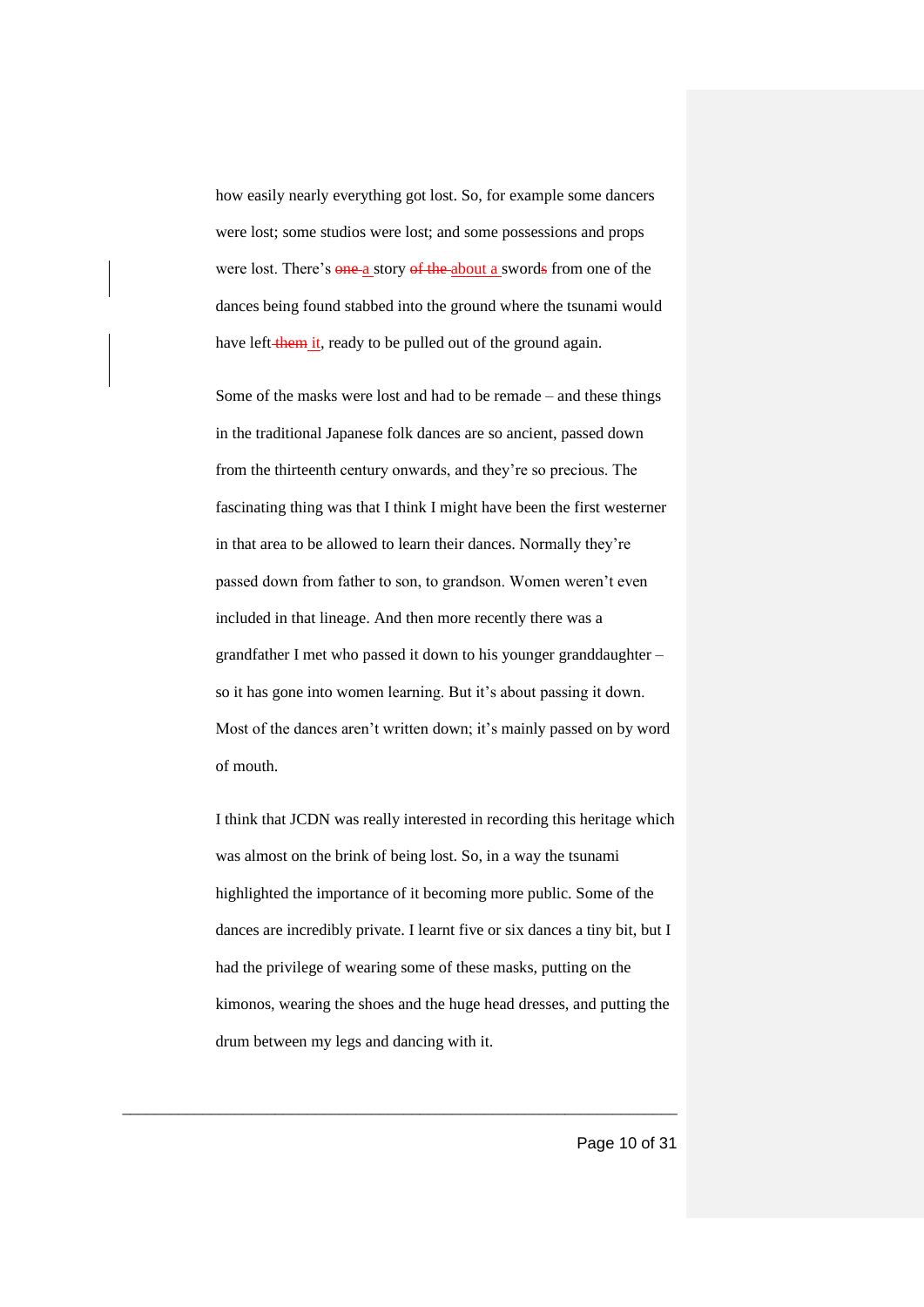I learnt them from father and son and grandson; I learnt them from granddaughter; I learnt them from little 5-year-old children in a primary school who'd been watching the dances since they were 3. I had a dance taught to me by women who were 82. I learnt from so many different people in so many different ways.

But the thing that was fascinating for me as a dancer was that it has been many years since I learnt to do dances verbatim. When I was at the Royal Academy of Dancing where I studied ballet and how to teach ballet, I learnt every step that was given to me in the syllabus. I also studied English folk dances which were on the syllabus then. But then as I've grown as a dancer and I have gotten older and begun to study other dance, particularly release-based technique and work with imagery, I mostly had left behind the copying of dance.

I do occasionally teach technique which involves some sequence that I might have made up, which then a group might copy as material which then provides information for making up their own dances. Most of my classes I could teach without demonstrating a thing because it's about the somatic practice. And it really works with the people in whatever setting, whether it's universities, in the community, in hospitals, in prisons, in projects. I really enjoy it and I know it's something I can do forever. So, it was a real challenge for me to be in a foreign country in a devastated landscape, not with a common language, being taught mainly by men to do men's dance and trying to do it as a woman, as an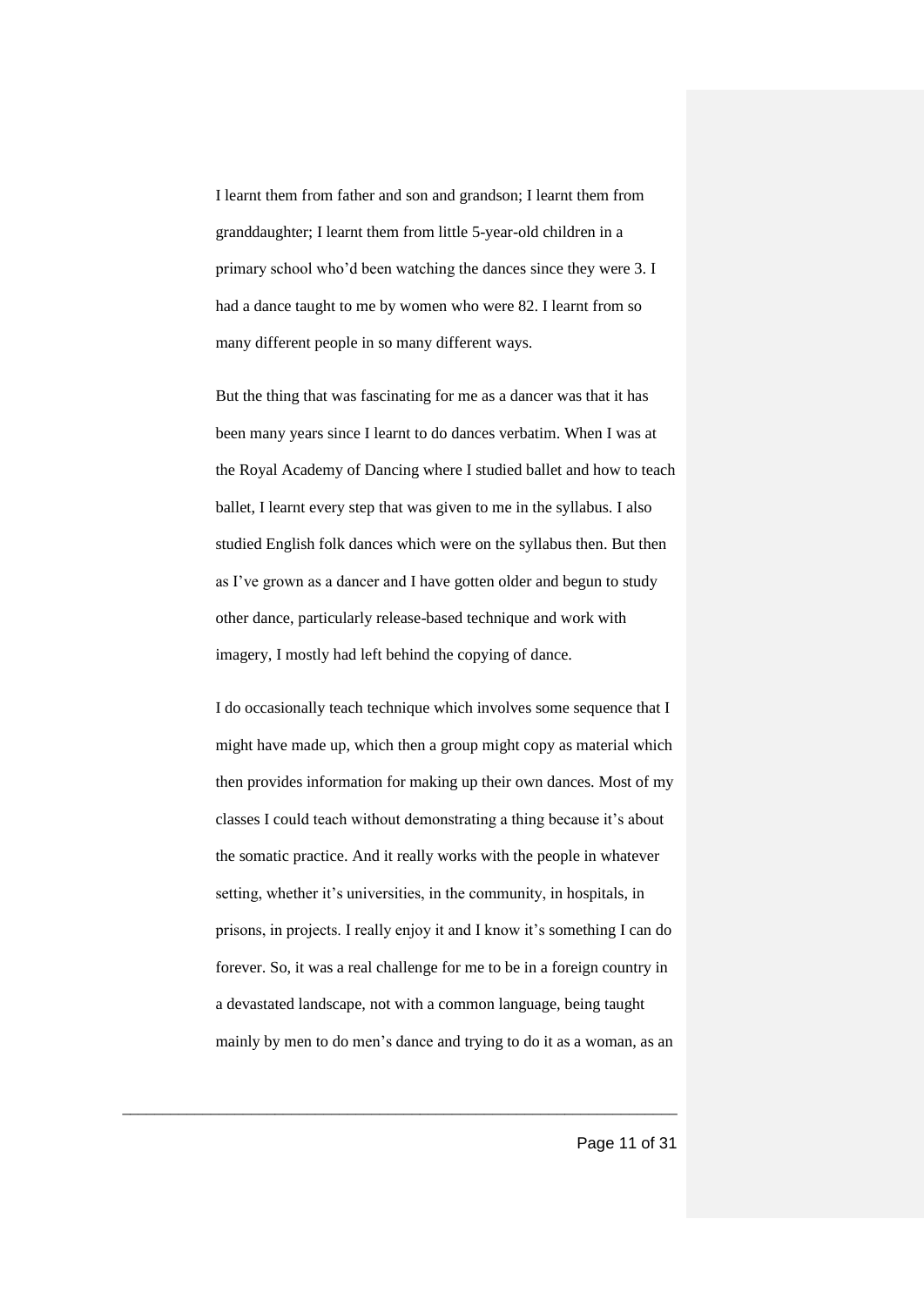older woman; it wouldn't usually have been a 65-year-old woman who was doing it. I was really grateful because they were clearly honoured to have me doing this, and filmed it all, and afterwards there were endless meetings about it.

One of the most moving times was when I learned the first dance, which was the Shishi-Odori up in the mountains, in the land outside the teacher's house where he's been carrying this dance and passing it down to his son and grandson. At the end of the project, we were interviewed and filmed, and I wanted to ask him what should I take back; because I was really worried he thought I might try and teach it after learning it for such a short time, and there's no way I was going to teach that dance. I had a list of what I thought I was going to take back: I knew I was going to take back the energy; the inspiration; how they could use props so amazingly; how the costumes moved them; how the feet were sounding boards; how they could play the drum and breathe through the mask and sing. I learnt all that and admired and respected it. And the thing he said to me, 'You take back your energy and your enthusiasm and your heart'. We held hands and I said thank you to him because I realized that I can do that; that's transferable. That's not about taking back the side step five times to the right and five times to the left. It was everything for me that was somatic about my practice I suppose, and is indescribable, and translated very well from English to Japanese and Japanese to English.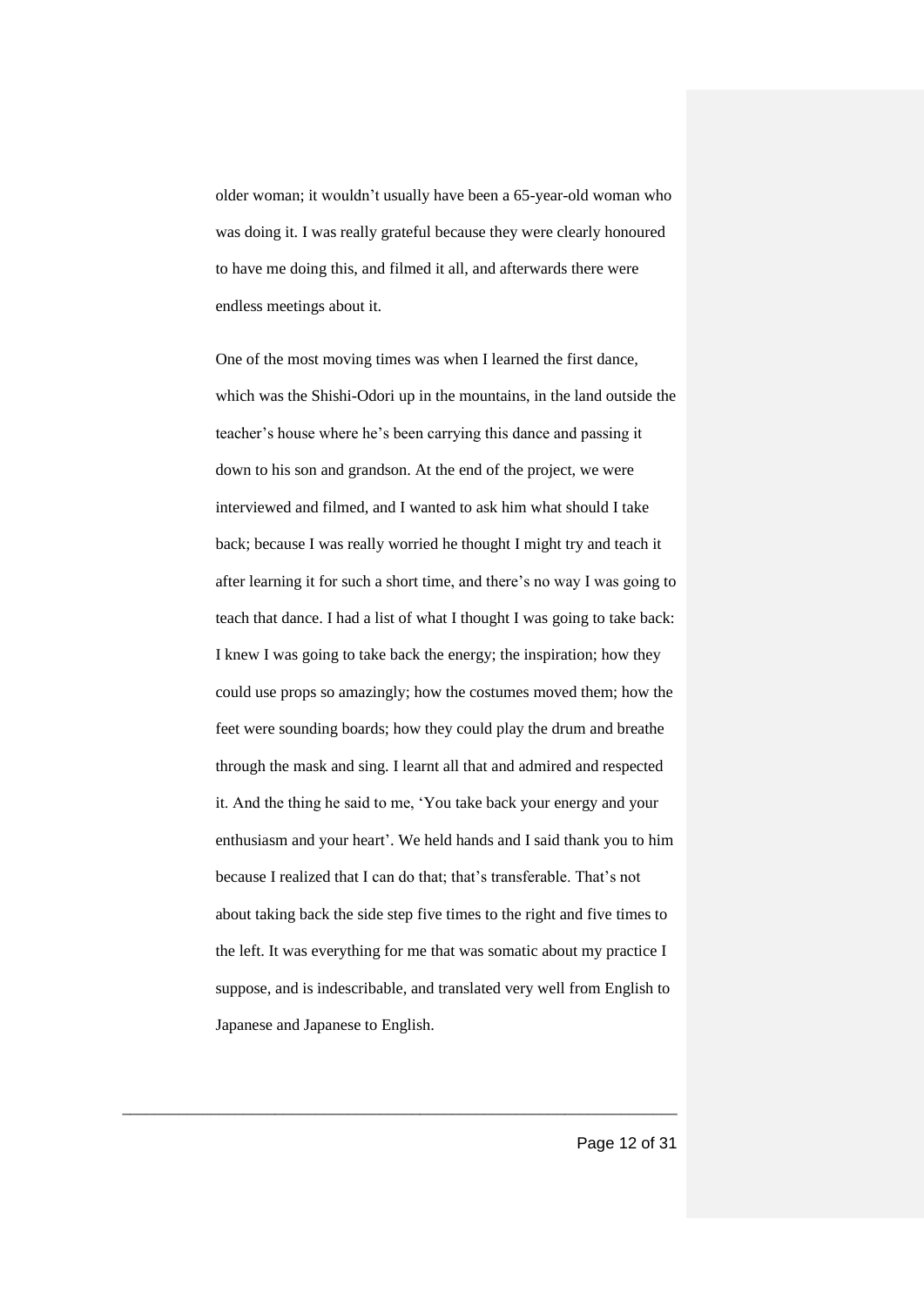One of the things which was really hard in the copying was using props, because the work I've done more recently means that if I am using something that's going to be held or in the space then I embody it and I research it. And in Japan, I've been given a fan in one hand and a sword in the other and I've got a headdress on and now I'm meant to dance. Whereas they've embodied it over years. It's got an amazing historical heritage of animal spirits; it was done originally for the gods and still is done to mourn death. It's a very religious thing. It was almost like it was too precious to handle.

**EM:** *It's really fascinating because you were talking about the cultural aspect, like the difference from your community practice and that it wasn't something that was done in Japan. Then I am also interested in the idea that the victims of the tsunami had something to give back, and through that they had learnt that they wanted to record their heritage. Then, there are other interesting things you mentioned such as the fact that you were learning from different generations. It's still inclusive in a way if you're learning from lots of different people.* 

**CM:** It certainly is inter-generational, which is an important part of my practice and something I am known for in the UK.

**EM:** *And then the contrast between the demonstrating/copying dance and your somatic practice.* 

**CM:** The word coming up is 'drowning', which of course is what happened in the tsunami, but there were times when I felt quite drowning in it. The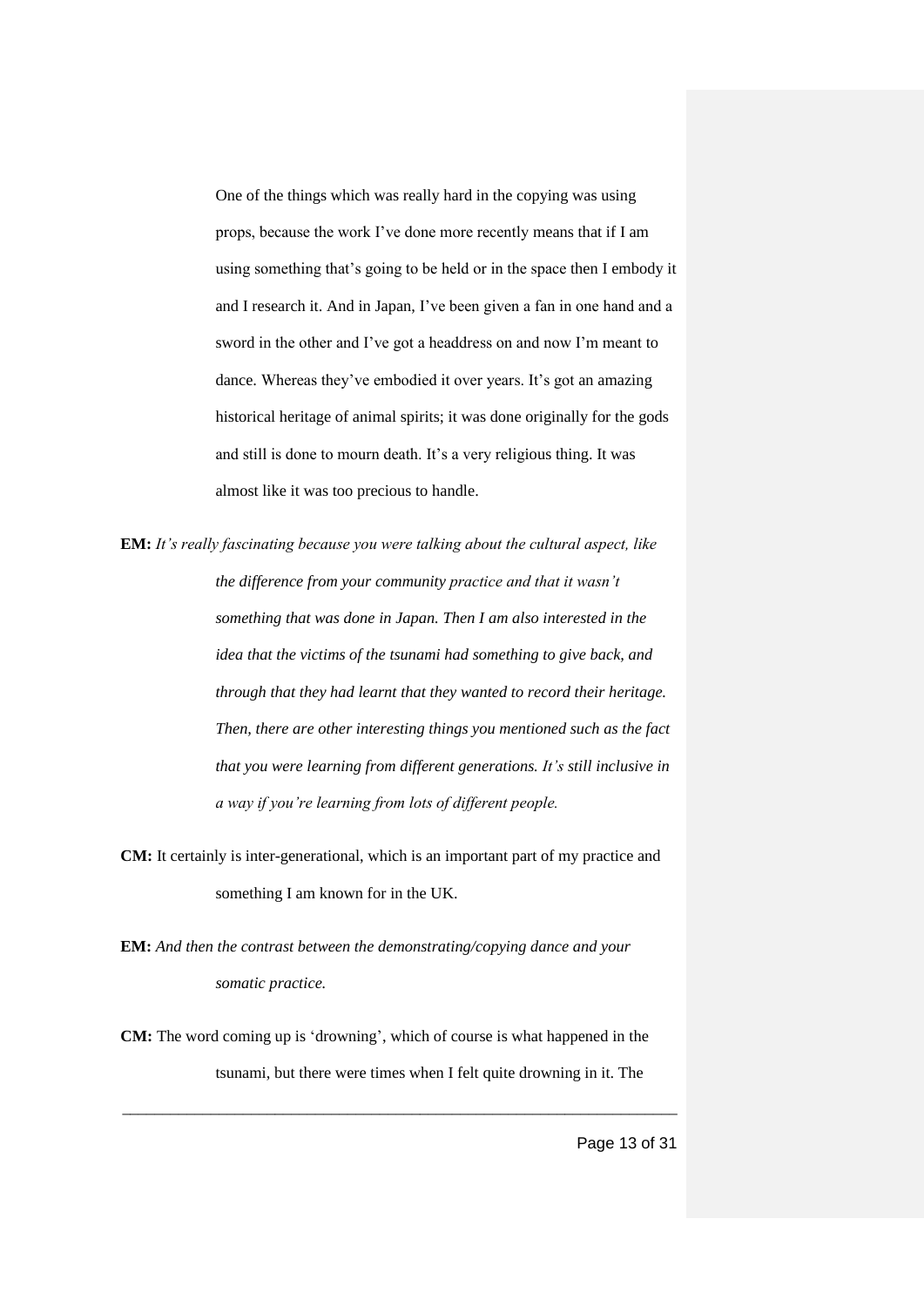times I think I felt least drowning in it was when I was taught by the children because they were so delightful and so innocent. They did it so unquestioningly, and I thought I could copy them without worrying about getting it right or wrong.

And also working with the 82-year-olds because I felt so much respect for them having done this male dance, the Dance of Seven Deities, and they turned it into a female dance because they wanted something to do while their partners, husbands were out at sea. And they got on and did it and have been performing now for 40 or 50 years. There was a woman bent over double, as they are often in Japan from the work they do – and she was completely upright in her dancing and only went back to being doubled over when she finished the dance.

**EM:** *What was the experience like of learning in that way? Did you find yourself going back to experiences of when you were younger learning in that way or did it feel quite different?* 

**CM:** That's a really good question because it was really so different because I was in another country across the other side of the world, and much older  $-40$ or 45 years different from when I was doing that kind of learning. I haven't done folk dances and traditional national dances, as they were called, since I was 21 or 22. I started them when I was a kid but I probably stopped them when I was 22 or something like that. So, a huge gap.

\_\_\_\_\_\_\_\_\_\_\_\_\_\_\_\_\_\_\_\_\_\_\_\_\_\_\_\_\_\_\_\_\_\_\_\_\_\_\_\_\_\_\_\_\_\_\_\_\_\_\_\_\_\_\_\_\_\_\_\_\_\_\_\_\_\_\_\_\_

Page 14 of 31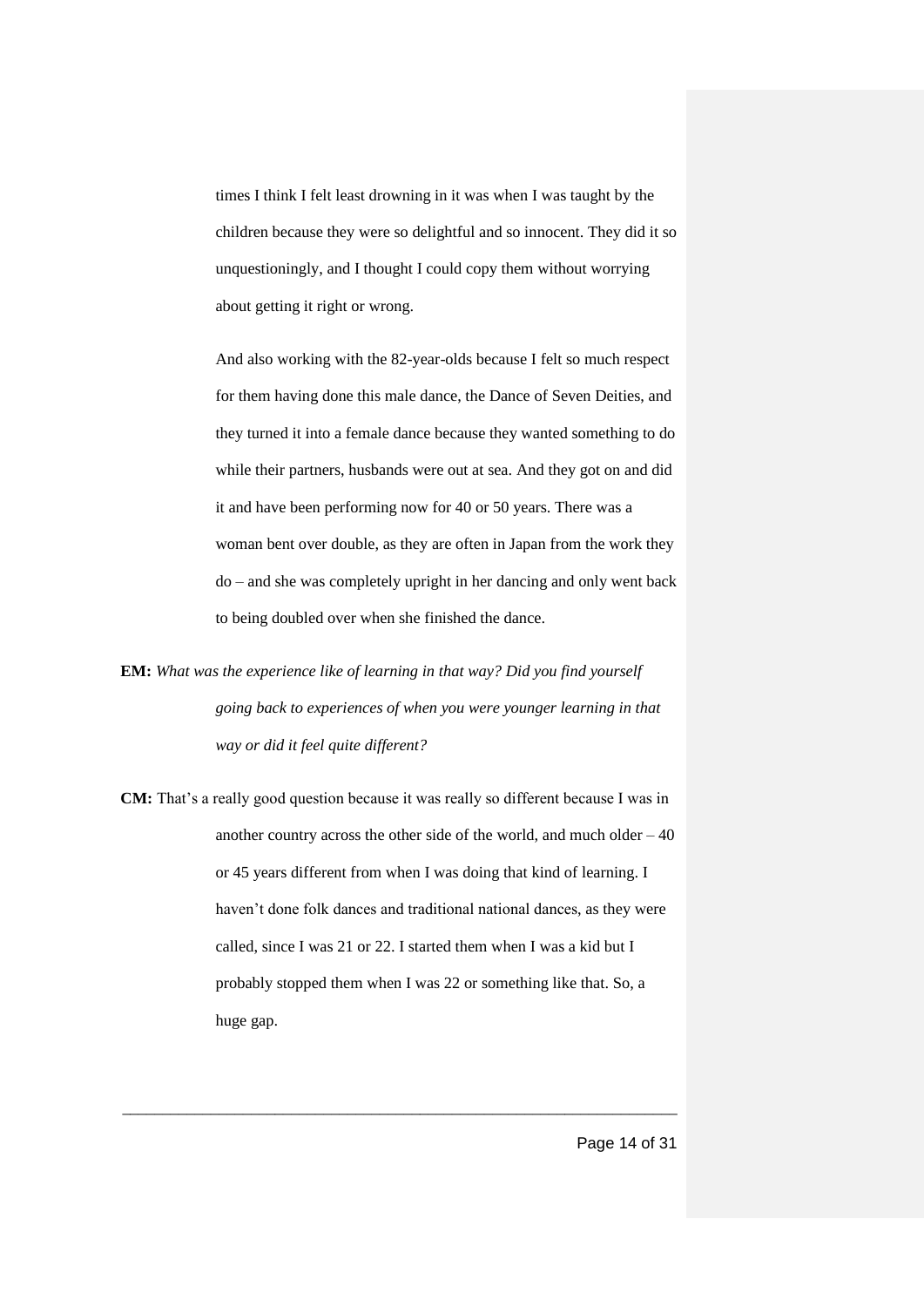I think I did feel that this was ridiculous, because I've done so much between now and then, and it's almost like a completely different body but also a different mind. I didn't feel as skilled as somebody who normally does that kind of thing, and yet I had in the past been quite skilled at that. So, I felt quite rusty but also physically quite challenged. It was on the spot so I had to do things – I was dancing with a drum between my legs and it hit my thigh every time I jumped. I said, 'This hurts' and they said, 'Oh, that's part of it. If you get a bruise then you're actually a proper Shishi-Odori dancer'. It's like I've gone back to pointe shoes: if you've got corns and blisters then you're actually doing well as a pointe shoe dancer. So, there was quite a lot I wasn't comfortable with but I did my best to do the job.

I wasn't the only dancer; there were always other dancers with me, Japanese dancers who'd joined the project for that week or for that day. So, that was helpful; it wasn't just me.

When I went out I knew I was going for a month, and that I was going to learn traditional Japanese folk dance; but I also knew that I didn't want to forget my practice, the dancer I am now and have become. I was nervous that all I'd do was learn from other people and try to carry it in some way. I didn't know what I was going to do with it; I didn't even really know what I was going to learn. But I made a resolution before I left. I knew I wanted to spend some time, each day if it was possible, dwelling on my movement and what was happening to my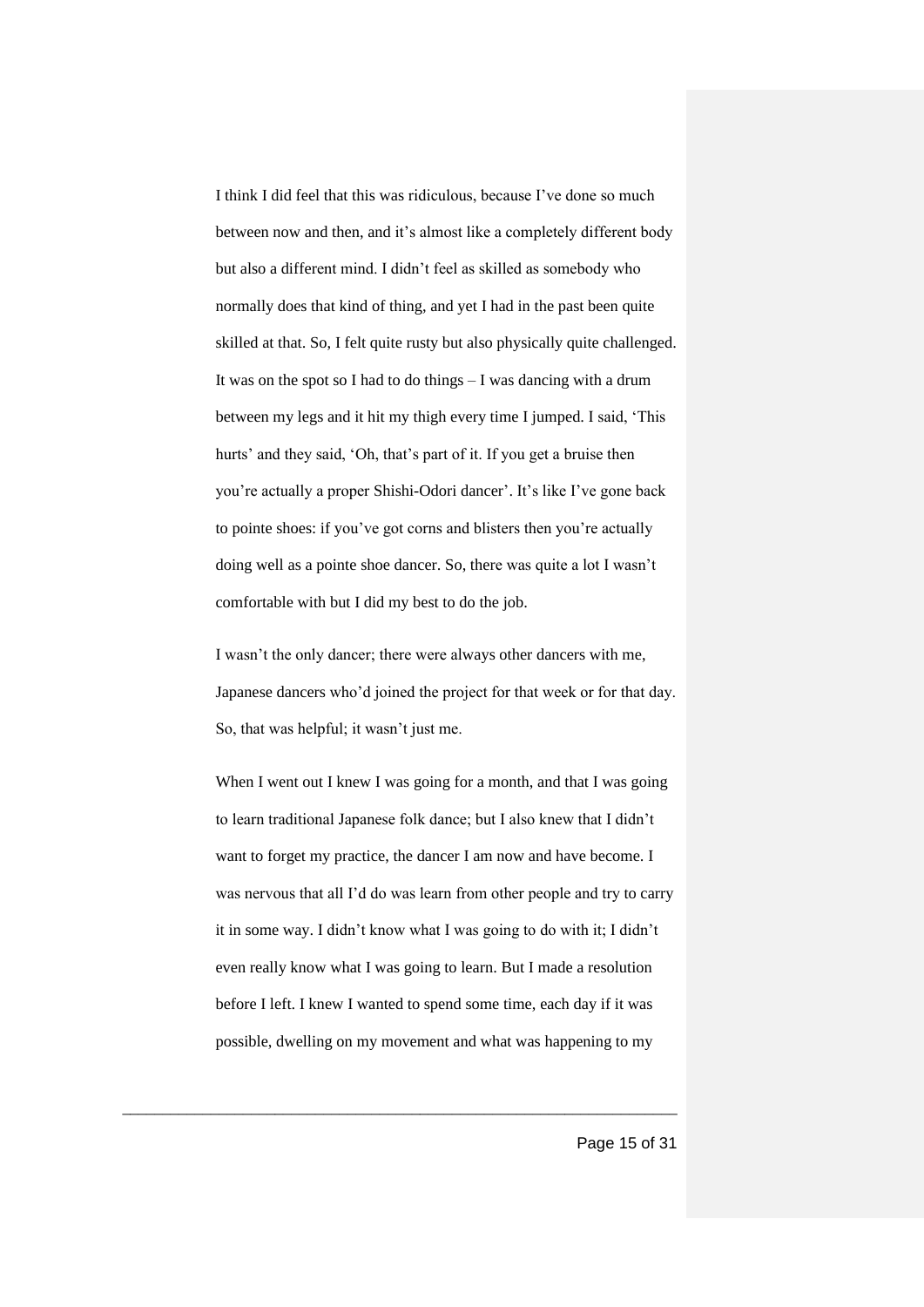movement in this particularly extreme context. The first three nights I was there, there were three earthquakes, one of which was really quite strong. And I'd never been in an earthquake before and I was on my own in the room at night in a strange hotel. It was huge new experience.

To begin with we stayed up in the hills, which were out of the tsunami area, but then for two weeks, I was down on the bay where the tsunami had come over, in the only house that had been rebuilt or that had managed to survive, with an escape route. So, it was just like I went from being frightened by earthquakes to being in the tsunami zone. Then I was meeting everybody who had been victims of the disaster.

One of the things I'd like to share is that five years ago my son died and he died suddenly in the prime of his life; no warning, totally unexpected. I only started going to Japan after he had died. He knew I was going to go and I started the first trip in May 2009; he died in March 2009. What I realized was that I found myself describing it, to myself and a few people it was relevant to, that his death for me was like a personal tsunami: it had the violence of a tsunami; it wasn't forecast; you couldn't do anything to stop it and once it was done there was total devastation. So, then I was able to relate, in a way that maybe I could never have related had this not happened, to everybody's tsunami, to the tsunami which had happened. Because the tsunami that happened was with no warning; was complete devastation; complete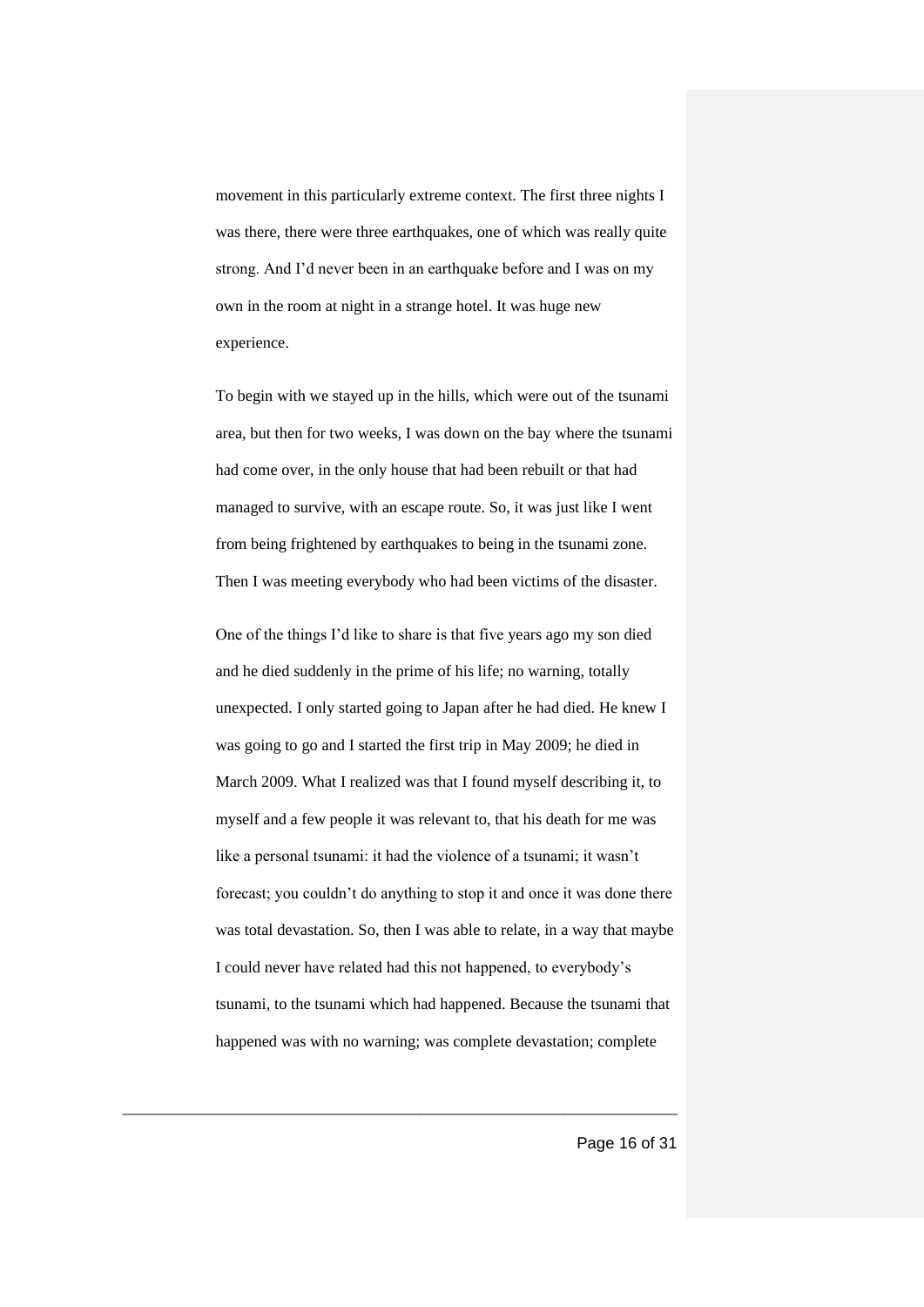emptiness; the landscape was completely flattened. And so many of those words describe the grief and survival that I've been in these five years.

My dance has obviously been affected in these five years by that. Three years ago I performed a solo called *I'll Leave You to Yourself Then…*, and that was about surviving grief. So, I felt quite qualified in this place, although obviously at no point was I directly working personally with people about their grief. Although in a way I was because I had some young dancers who had actually experienced tsunami and we were working together in the sites of the flattened land, and obviously I held some of that quite strongly.

**Figure 5:** Cecilia Macfarlane in *I'll Leave You to Yourself Then*…, Credit: David Fisher.

> But I wanted as a dancer to continue my dance practice after my son's death and I wondered: could I still dance; could I still move; what could I do? So the dance emerged into this solo that I'd researched, created, performed and then toured a year later, and it became a really, really important autobiographical solo. And I did a workshop for students with a lot of autobiographical work around the performance of it. And making it okay to dance autobiographically, because I think a lot of the time when I was younger it was seen as self-indulgent to do that kind of thing. I see it as essential: that's why I'm here; that's why I'm healthy; that's why I'm well.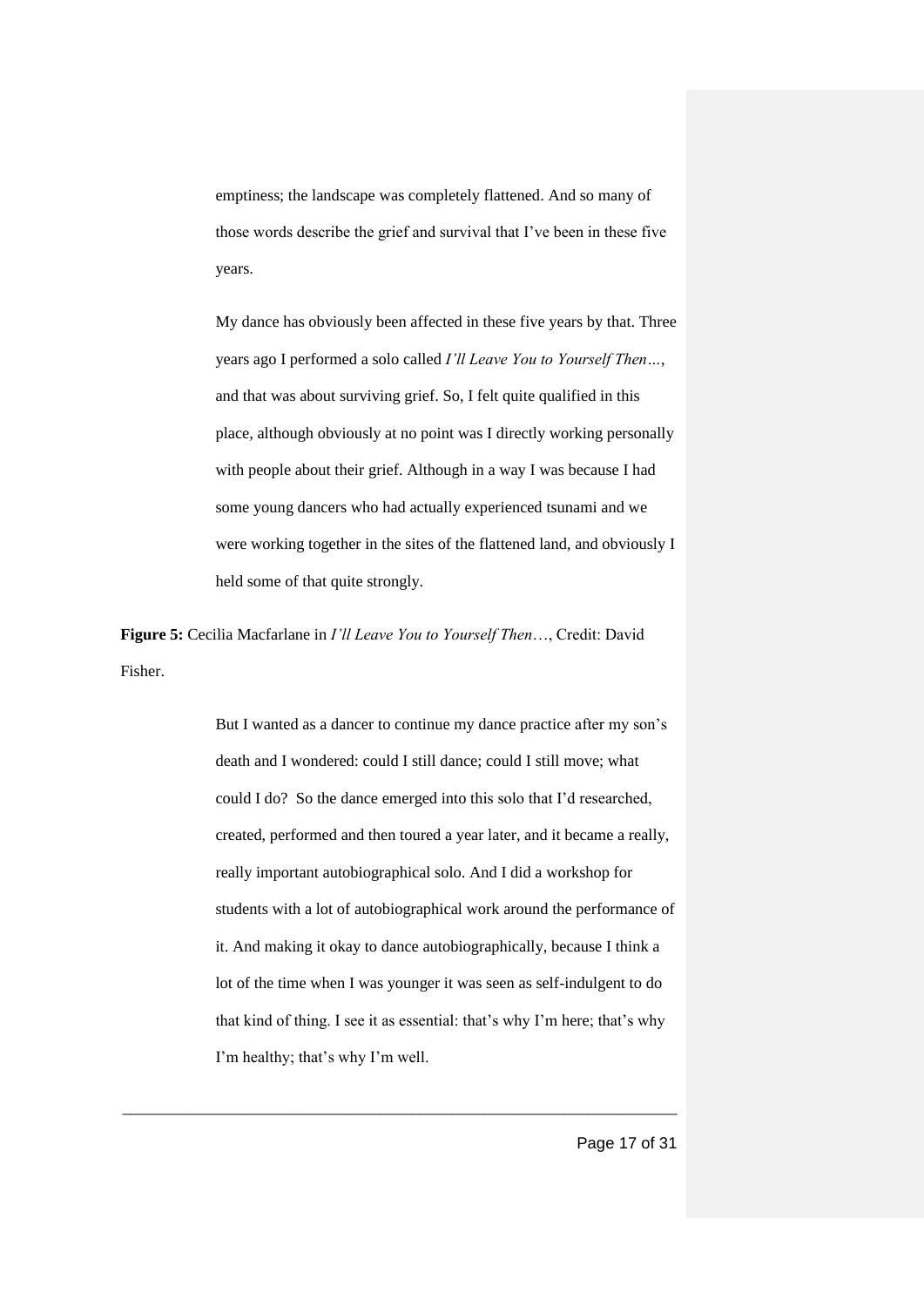So, for me to be dancing their dances in this place, knowing how important it was, was something really helpful for them and for me  $-$  a sort of exchange.

So, coming to my personal journey, I knew I didn't want to stop dancing myself in the month, because I dance regularly and research and put my teaching in place, but I also research as a dancer. I've always got something that I'm performing.

There is something about keeping alive the red in the blood in you, that keeps you going. That is what I saw in the people who survived the tsunami: something about our life, our living goes on.

It was difficult to dance because there weren't many places. There was the hotel room or guest house. But I actually was drawn to dancing outside. I danced with two other dancers in a completely derelict twostorey metal building – in England you wouldn't have been allowed in the site. There was nothing around it, nothing there; it was just what had remained when all the other buildings had been washed away. And we danced in there and I found that very powerful and really strong.

So, three other days I danced on the harbour really close to the sea, the harbour walls are all at angles; they're all tipped like cards at different angles. I didn't dance on the angles much but I danced near them. Just that idea of complete devastation, complete brokenness, and what you do with your dance – which is personal and public, and its coming from a huge depth of feeling both of looking at a completely damaged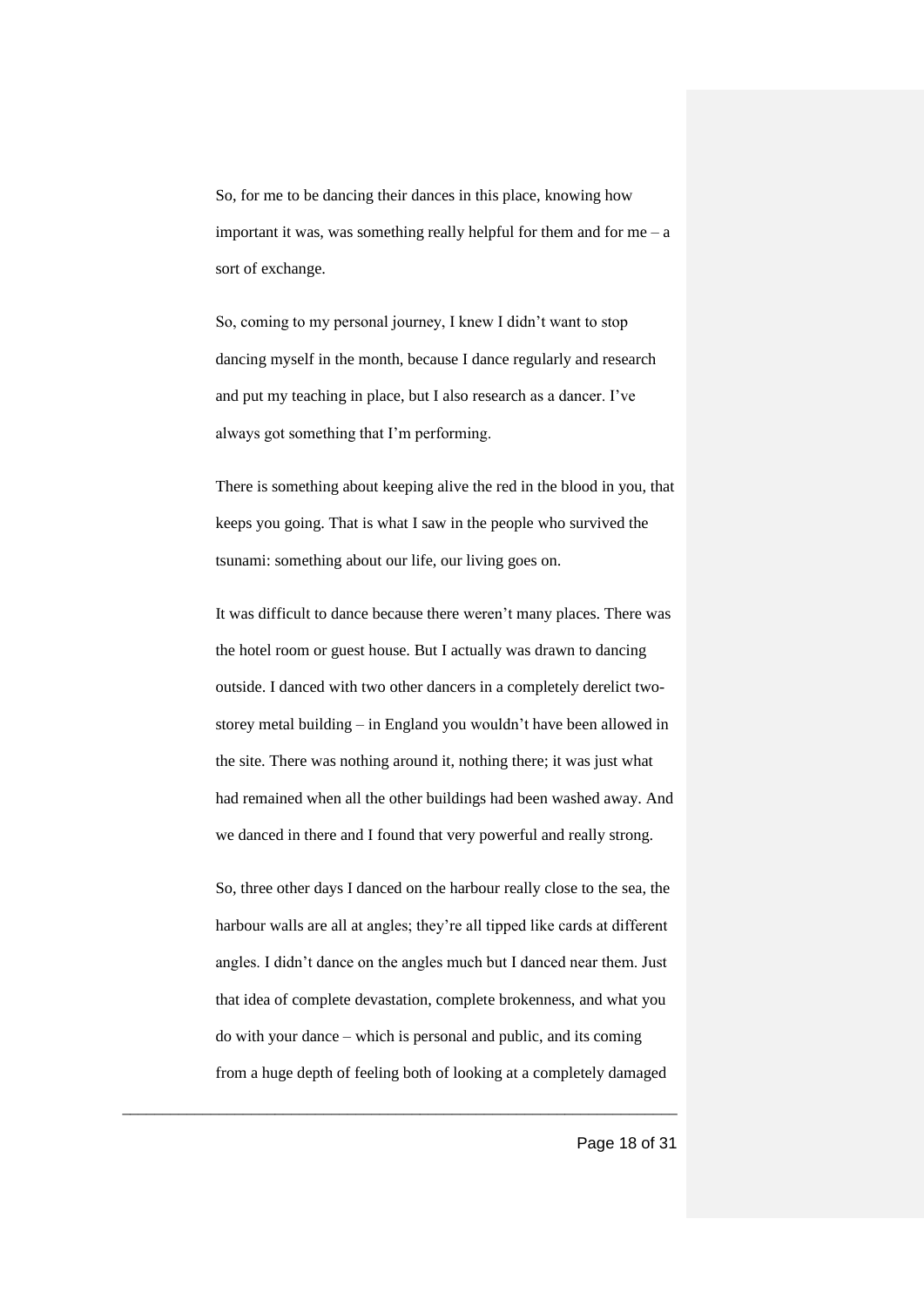landscape and then knowing that my landscape was damaged but also is not wrecked and can be rebuilt and is being rebuilt.

I have studied a lot with Helen Poynor in the landscape –and I one day I said, 'I have to go to the land. I have to go into the landscape'. I was on a bit of a lead because they were taking me everywhere and I was shown where to sleep and what to eat. So, I felt quite trapped and I knew I needed some space. There was another dancer there, a Japanese dancer, a guy who had never done work in the landscape, so we went out to some rocks right on the sea. We chose sites and I went a completely separate place to him and I spent probably three hours in the sun on this flat land by the sea, with the water very close, really just accepting my body into the land and accepting the sea. Everybody is so nervous about the sea and they talk about it as being hot because of radiation – the seals have left because of this. I didn't get into the sea of course but I was able to lie beside it, I was able to talk to it, move with it, I was able to follow its tide, I was able to use the cliffs, I was able to use my voice – I really embodied this foreign and yet not foreign land. Because I do that in England; but it was really special in such damaged land.

And then the final piece of work that I did was in Kesennuma, which is one of the most badly damaged cities. If you've seen any images of the tsunami you might have seen an image of boats which were up on houses and flattened lands, and that's where we were. Streets with no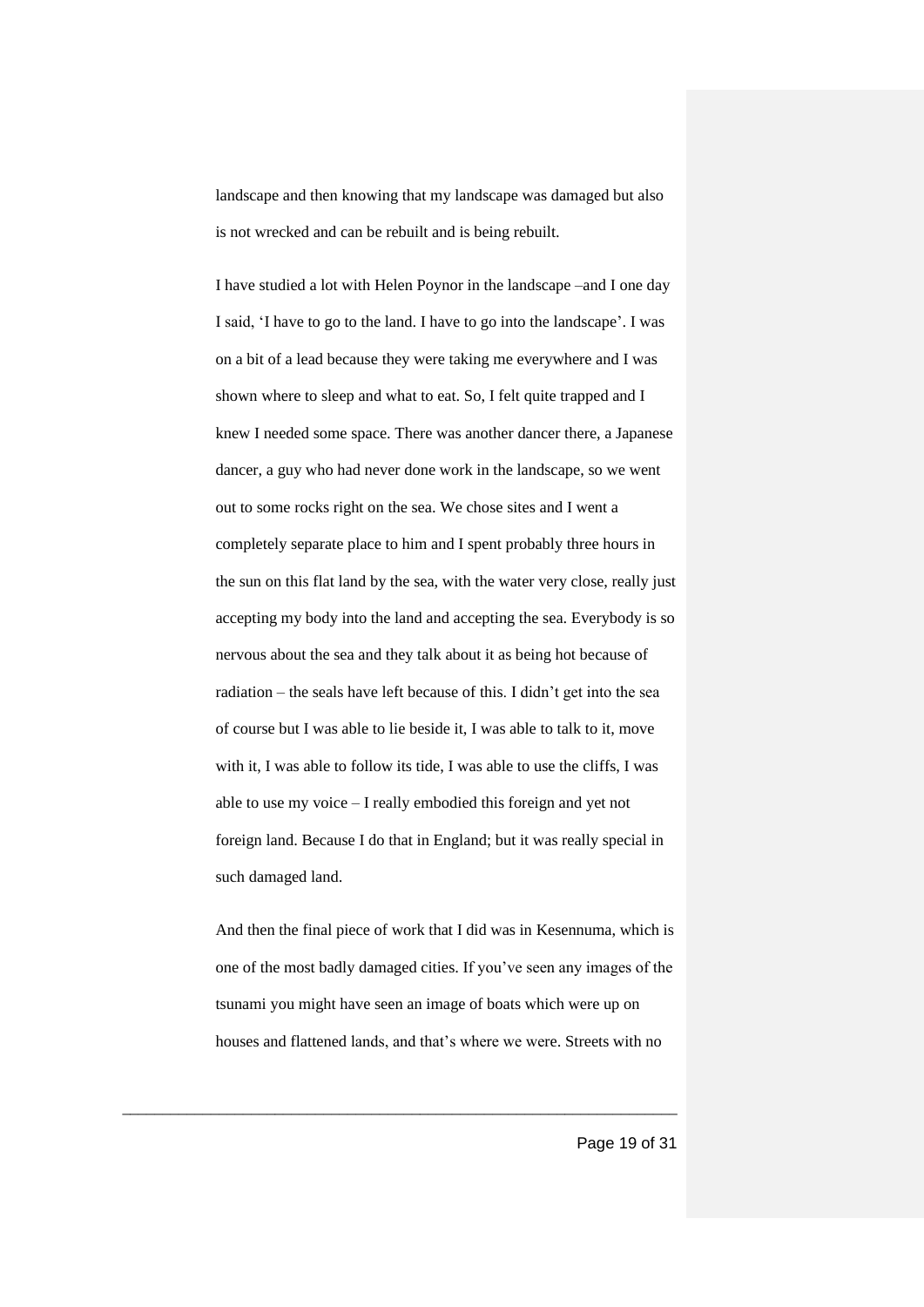houses, just endless streets but nothing there to mark the streets. I had a week there in a studio with other dancers who came to join me and join the project. And one thing I felt very strongly was that at this point of the project, I wasn't going to teach. I didn't want to be leading; I didn't want them to be copying or following me. It was really important how I ended this very powerful project and they'd given me the studio and the time. So, I set up, and facilitated but joined in wholeheartedly, in a project of site reading: making scores; going out into the site; and then having a sharing where everybody had chosen a site to dance. And I chose a site to dance which was a building, foundations of which were still there and I could dance in the foundations, and it was safe.

**Figure 6:** Landscape in Kesennuma, Tohoku. Credit: Cecilia Macfarlane.

Interestingly there was one young Japanese man, he didn't live there but he had been involved with the tsunami, and the sharing that he did was just running incredibly fast up the street, down the next one, back along the next one, and we just turned, because there were no buildings in the way, to watch him running really fast. And when we did some feedback later I said to him, 'I imagine that might be you practising running for the next tsunami' because that's what people didn't do: they didn't run; they'd forgotten that they needed to run; a lot of people were just stuck on the spot. And he said he hadn't thought of that; but he did know that the only thing he could do at the moment was run.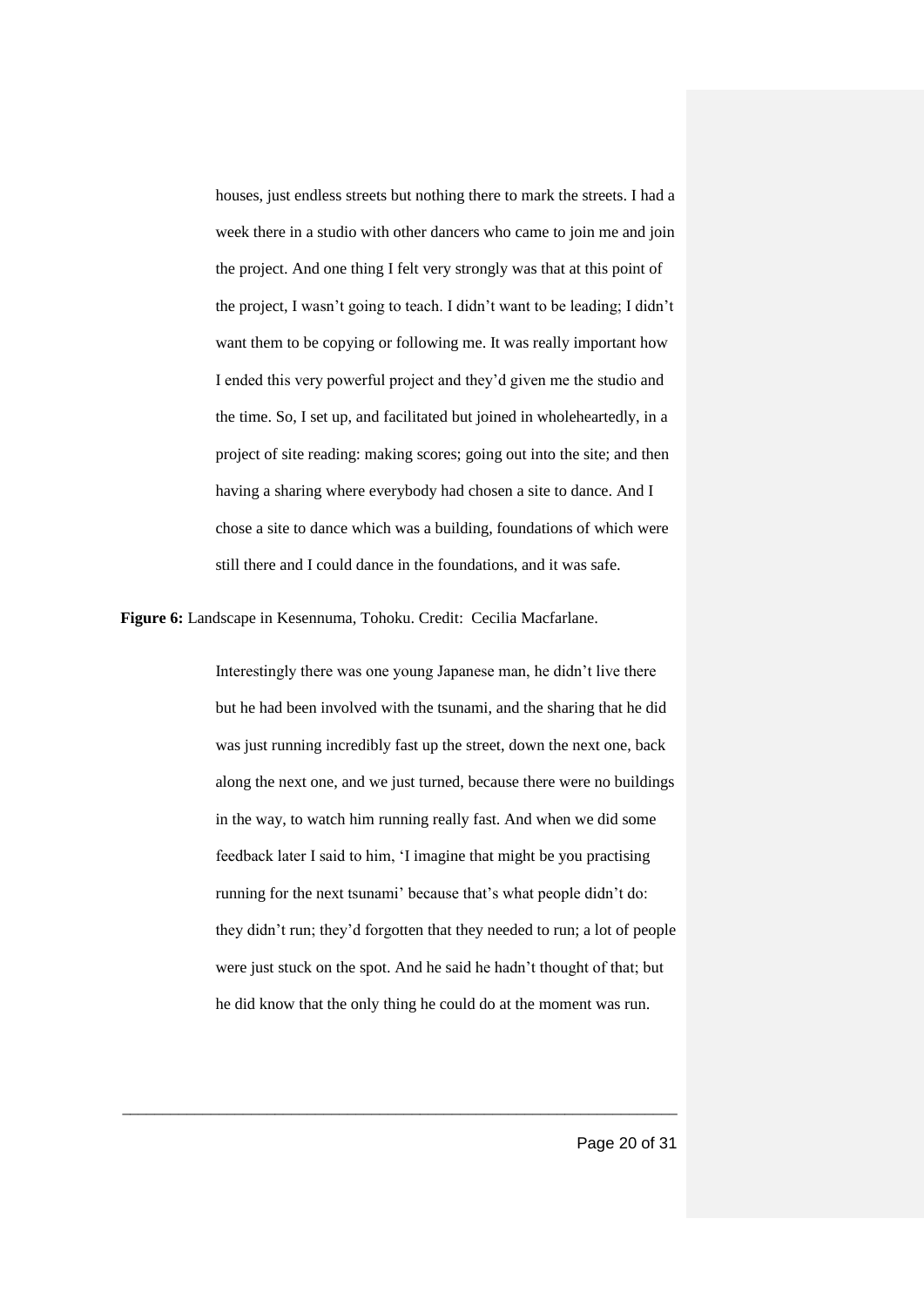And two and a half years later he can still only run; he couldn't do anything else in his dance vocabulary.

I remember after my son's death I could only lie on the floor. I couldn't get up; I couldn't move – or if I did I fell down again. So, I could understand that.

I knew I was going to come back to England and make some work with this. I am working on a piece that is called *woman once dead, crawl back*. It is going to be a trio with two other women who have also worked with me in Japan and it'll be influenced by my experience in Tohoku. I was beginning to research it, because I stood on beaches with the wind taking my movement; I lay on beaches with the water lapping close. So, the piece will contain nature and elements reflecting the tsunami and the piece may move in time from a theatre to outdoor space.

So, that is where my journeying is going. One thing I really wanted to share with you is that I met a fisherman in the only remaining house that I stayed in at the bay, and he was at sea when the tsunami happened. I asked him what it was like being at sea, and he said he heard what he thought was the propeller shaft of his fishing boat crack and thought his engine had broken. Then he realized it was an earthquake and he realized that what he'd heard was the earth cracking – which is just an amazing thing. And what he did was take his boat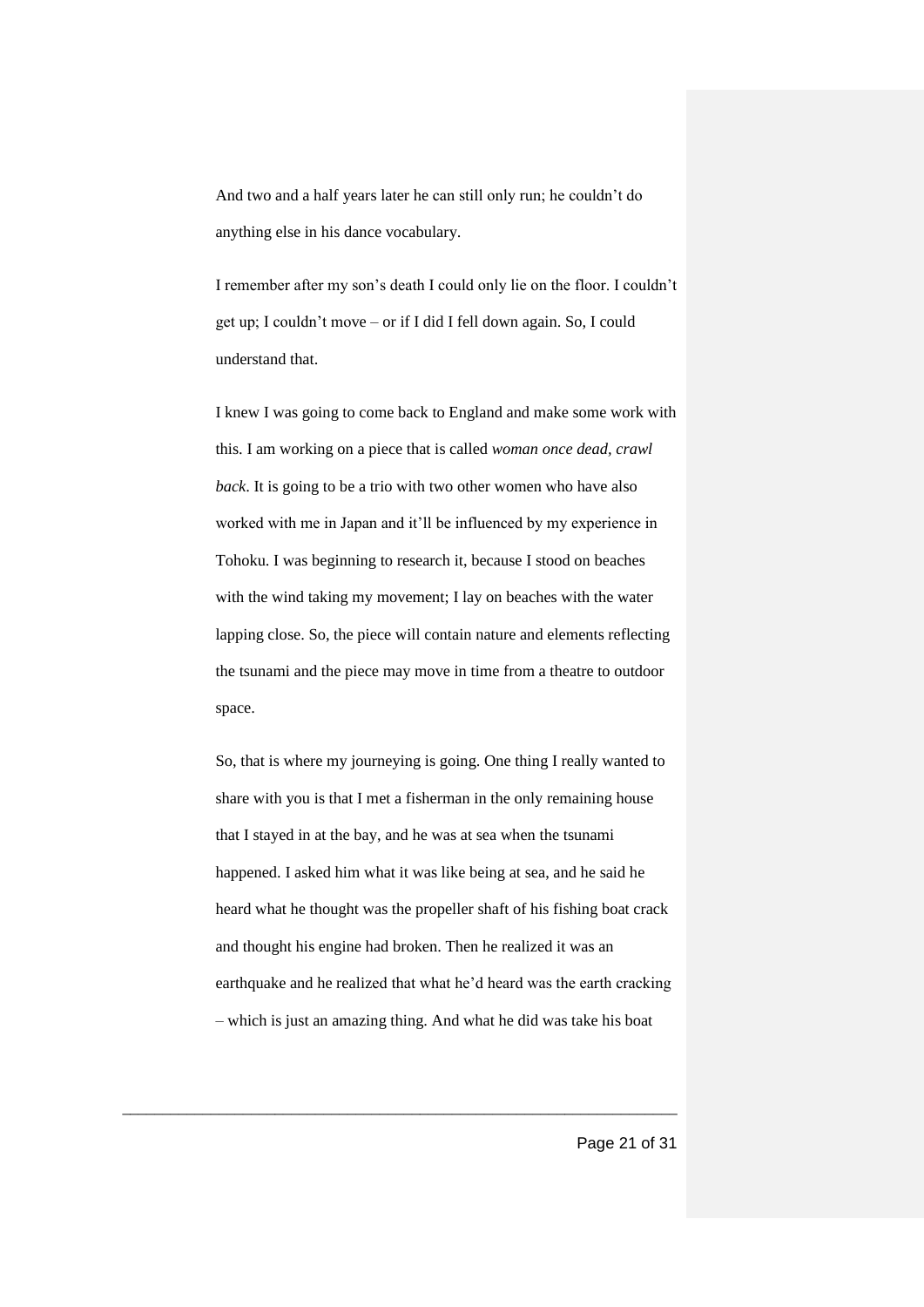further out to sea rather than taking it in, while other people took them in and of course they were lost. But he survived.

When I came back to the UK, I did a short improvised solo for a community in Oxford where I work as an event just to say I was back. I had made a film that I took to Japan with children and parents from the community in Oxford all doing solos; so in a way they all had been part of my journey. When I returned, I said, 'I've got this dance which is inside me'. I felt that I needed a new movement and word vocabulary to describe the devastation and the courage that I'd witnessed in Japan. What I felt that night when I began to move for the community – what I said to them was, 'I think I feel like my dance is beginning to crack open'. Interestingly, the solo that I did called *I'll Leave You to Yourself Then…* in 2011 opens with a huge eggshell in metal and wire that contains me, and the dance starts with it cracking open like it's been dropped and broken. I hadn't made that connection, and somebody else connected it, but it's really nice that there's another egg to break, there's another cracking open to do.

**EM**: *That's a really moving account of how you're linking personal devastation and loss with greater world political and geological events. In a way it's like something very personal has much wider-reaching impact. The sites you describe, the derelict sites or the road with no buildings, the idea of what is devastated, all really links then back to your personal*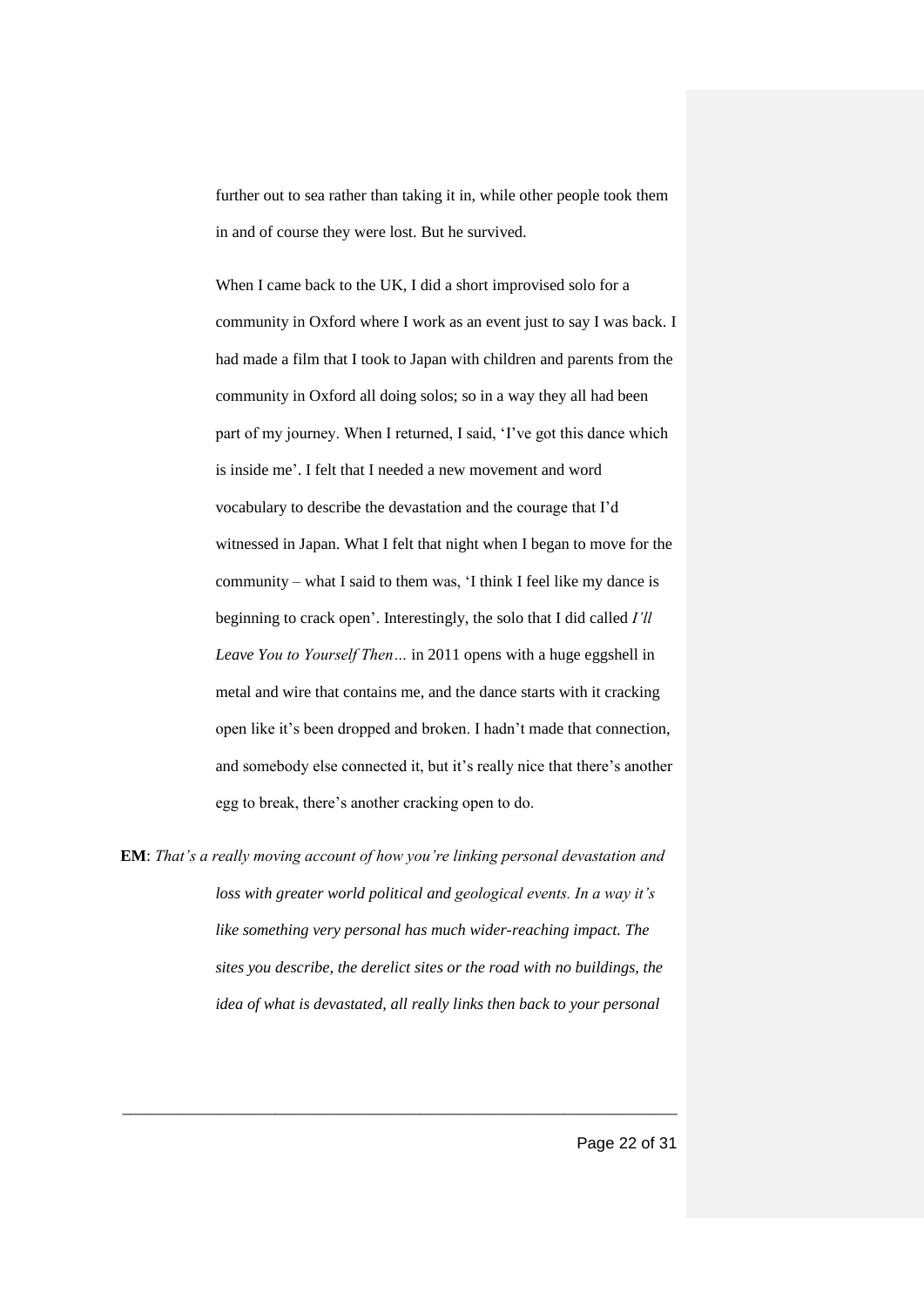*story, and you were able to understand them because of what you'd gone through.*

*Are there any moments from the movement you did in the building or the harbour at sea that you particularly can recall or describe?* 

**CM:** Well, the building was fascinating because I wouldn't have gone in there on my own. In fact, when the other two dancers left that area, I didn't go back in there. I couldn't go back in there on my own. It must have been some kind of factory or something. There were metal girders and a really rickety staircase which was broken but was stable.

> The landscape was natural, it gets damaged by every wave that comes in, but it has beauty too – it hasn't been manmade. The thing about the building was that it was manmade and like all these houses, they were in a tsunami area, in a flood plain, and yet people go back and build because they always do. And more, they build more, and extend out. And what happens: there's another tsunami. But it's because there's no room and they want more room.

> But there was something about being in the building that mankind had made that building, and as a first dance in the site I felt comparatively safe. I suppose I was framed by the floor and by the girders that made it, and there was a window as well. It was quite theatrical. There were no walls at all, so it was a big open space like a proscenium stage as it were, that looked out to the whole inland bay which was flattened, so I had no audience except for a car that might pass by.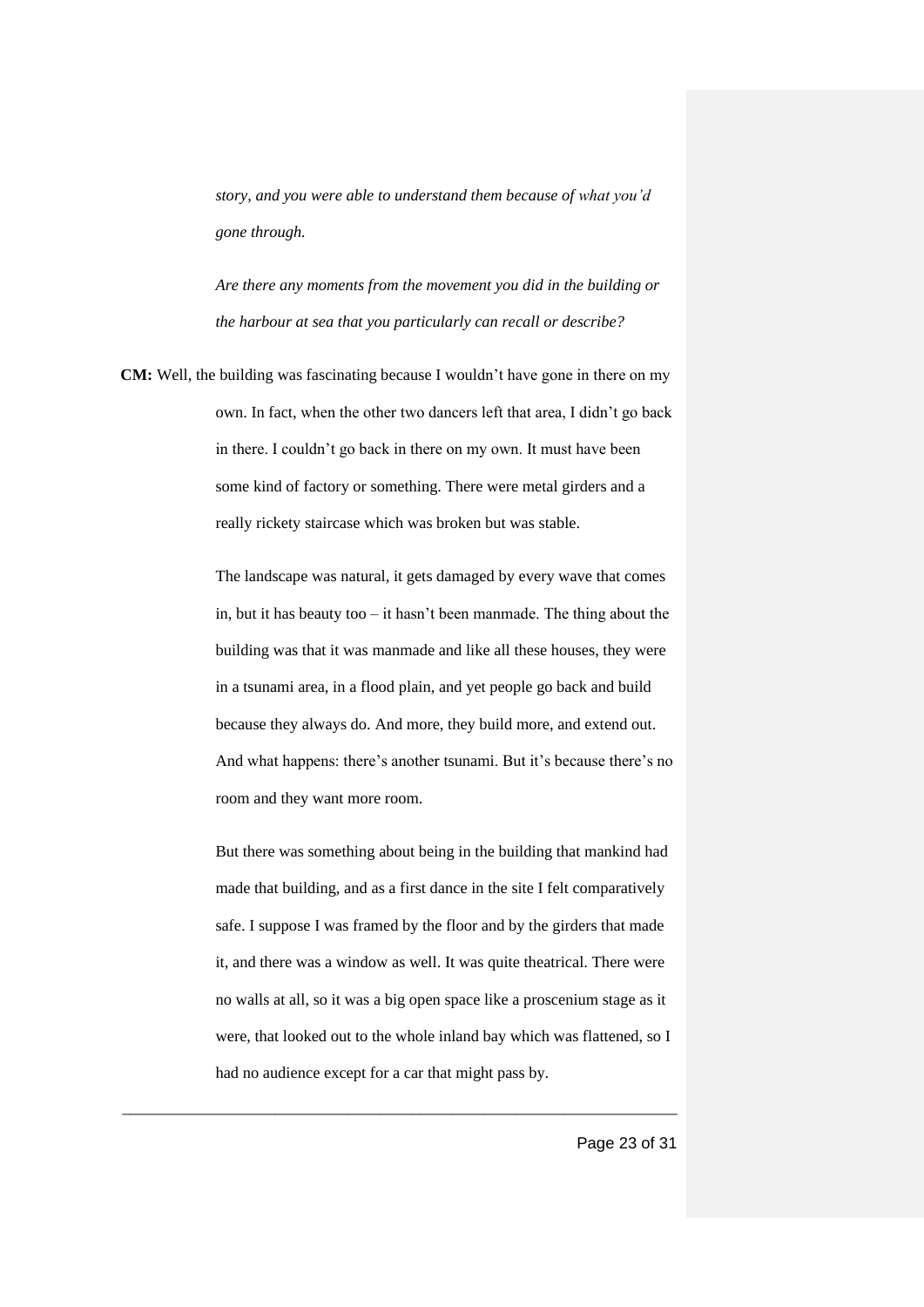There was something about the framework and also the group-ness, the fact that there were three of us. There were two Japanese dancers and me: one was quite young, one was in her mid-40s, and myself. We were inhabiting this manmade house that the sea, which was close by, had destroyed.

I went next to the harbour as I said, and there was something about getting closer to the sea but still on a manmade object: the harbour. These harbours were being moved from one side, the wreckage of them was being moved by a boat crane from one bay, round to the other side of the bay to make a barrier, a new barrier. There was like this circle going around: mankind's concrete is being moved, as everything had been moved.

So, in a way it was not foretold but I went from a structure which was a manmade object, to the sea with a broken manmade object, to when I then chose to work in the rocks in the land with absolutely nothing manmade there at all. Absolutely nothing of man; I was in the elements with the sun. The sun was reflecting my image so I had a huge shadow which was wonderful. So, I danced with myself for a bit, a giant me, and that was quite empowering. So, that was quite a nice journey.

And then the last one in the street just brought me back to hard reality. You walk into a little room that you know would have been – it was a bank I was in – the bank's kitchen and the counters. It was ridiculous. But it had a story attached to it that was manmade.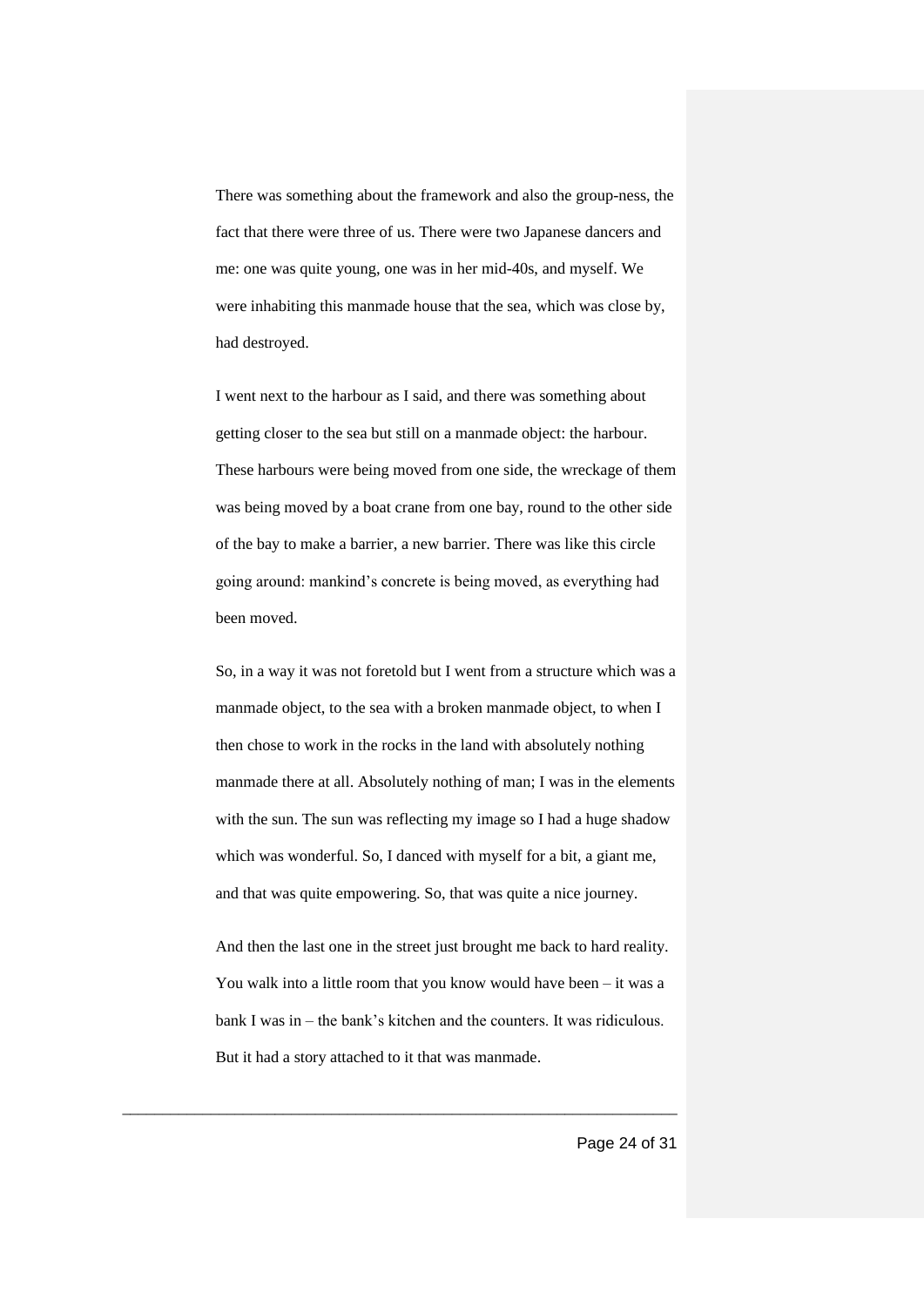**EM:** *What was interesting as well was your reflection on grief in the body and questions of: can I still move? What movements can I do? And then observing the Japanese dancer and all he can do is run – different impacts of grief on the body.* 

> *Then what you were saying earlier was that the victims kept receiving things; but they also had something they wanted to give back that was recording their heritage. I guess you also had something to give back in your movement, despite all your grief, you had something you needed to share as well. But then it didn't seem to be a recording of your heritage; it was more like breaking apart everything – this cracking of the egg. Rather than trying to hold onto something, it was more like finding something new. But then in a way the people in Tohoku are opening onto something new by passing on a heritage to other people, especially from outside of Japan. Because grief is a reflecting on the past but moving forward, isn't it?*

**CM:** Absolutely. There's no end. There are unhelpful things that people say about grief about moving on or going on to the next chapter or closing the door – everybody's grief is different but I think for me, we do imagine that our parents or our grandparents will die, but we don't imagine that our children will die before us. We don't think about it because it's just too frightening. So, I think that's the shock of it. The idea that I might close a door or move on for me is just like 'no!'. But I learn to live with it.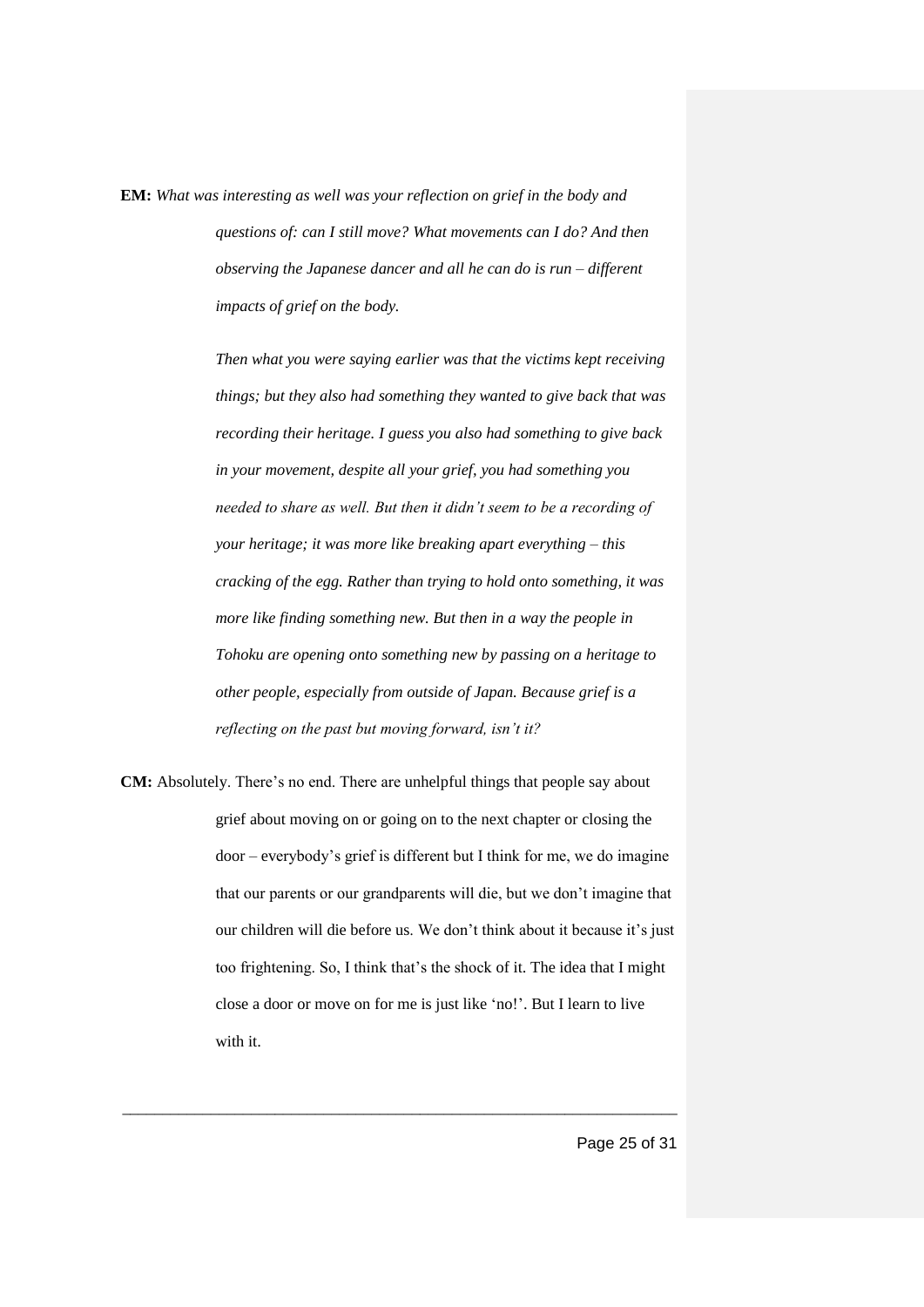**EM:** *There are really interesting things you said in terms of what it is like to move from a somatic approach to a more codified approach. Then on the other hand there is your interest in working in the tsunami area and how that linked in to your own personal journey.* 

**CM:** It's weird because for me they're both parallel. I think it's why I came back so very exhausted because even without my personal narrative, it would have been a huge journey just witnessing the devastation.

> 150,000 people are still displaced. We went into places where people live in blocks. So, football pitches, rice fields, all school playgrounds have got row upon row upon row of these individual housings which hold the whole family. They're temporary; but they've been there for two and a half years. Actually they might stay there forever because there's nowhere to go. Some of the fishermen said, 'We're going to build. Tsunamis come, houses get knocked down and we build again'. If you're in a landscape which is mountainous and you've only got a little bit of bay you're going to build. They were far more inhabited than any of our bays in England.

Interestingly, I hate that expression: out of something bad comes something good, when I would so much rather my son was alive than any of the good that may have come out, whatever that is – and I don't really know what that is. But I think we find we've got more strength than we will ever know.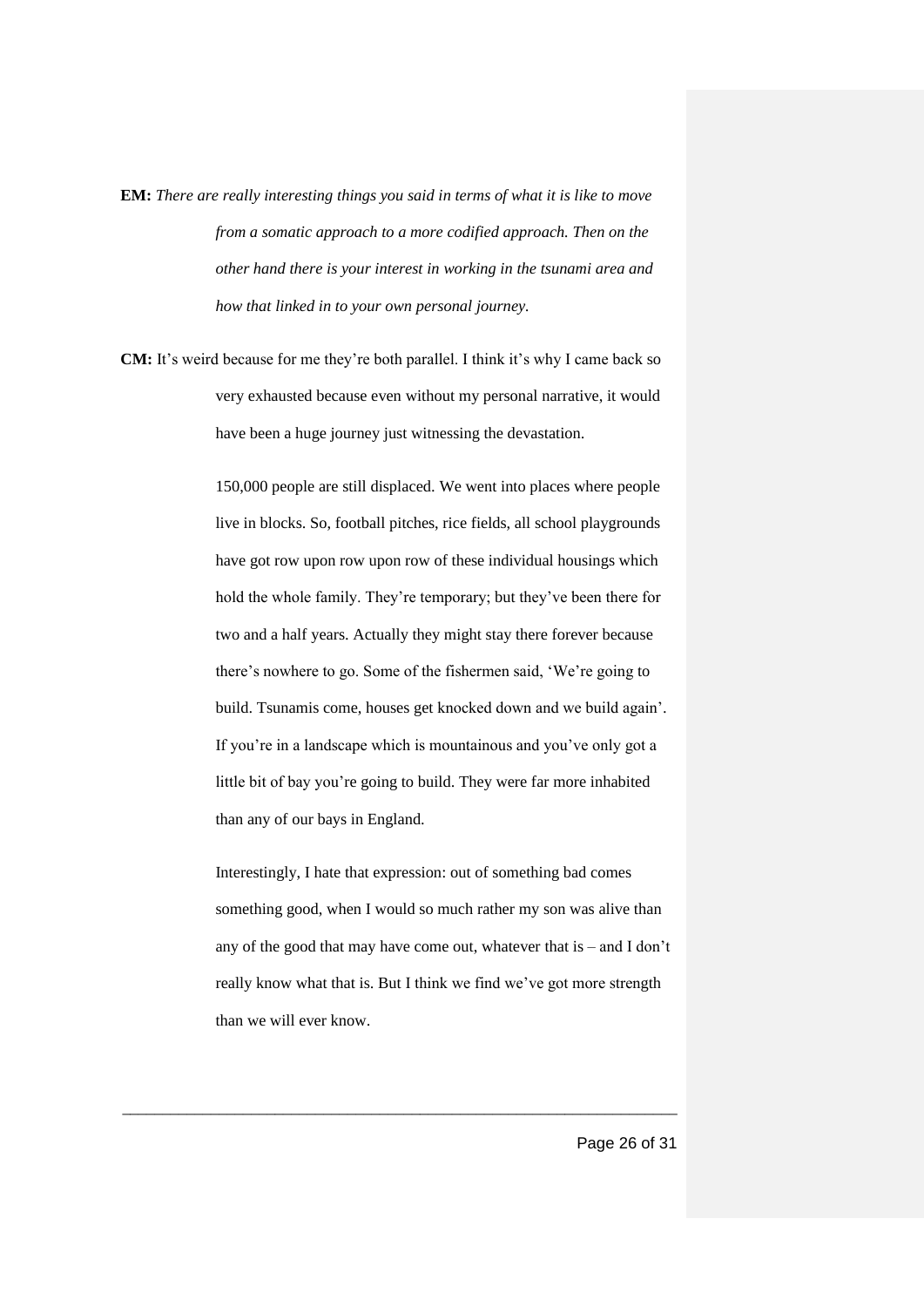In Japan, I met a lot of inspired young people particularly. I think the older people feel really bad to be alive when their families have gone, and I think they feel if anyone was to go it should have been them. And there are pictures of adults carrying their elderly parents on their backs to escape the floods.

But the young people, I met some really charismatic young men, who had come from all over Japan to help with the clearance every weekend. And now the clearance work has been done they've continued to work, they are proud of the community they're in, and when people come to the station they take them round the area .I think what they've found is a community side to their lives that they didn't know before. So, they've made themselves into groups with names and they meet regularly and they do good work. And that is quite unusual I think because it's such a work ethos society where there isn't necessarily time for all that.

In fact what's interesting is in the projects I did previously in Japan, I only realize now how lucky I was to work with exceptional people. Because the people who came and did the community dance projects were people who signed up because they knew the organization. They were quite charismatic rebels if you like.

And then when I went into the nursery school in Tohoku, I tried to do improvisations and games with the children, but they didn't know what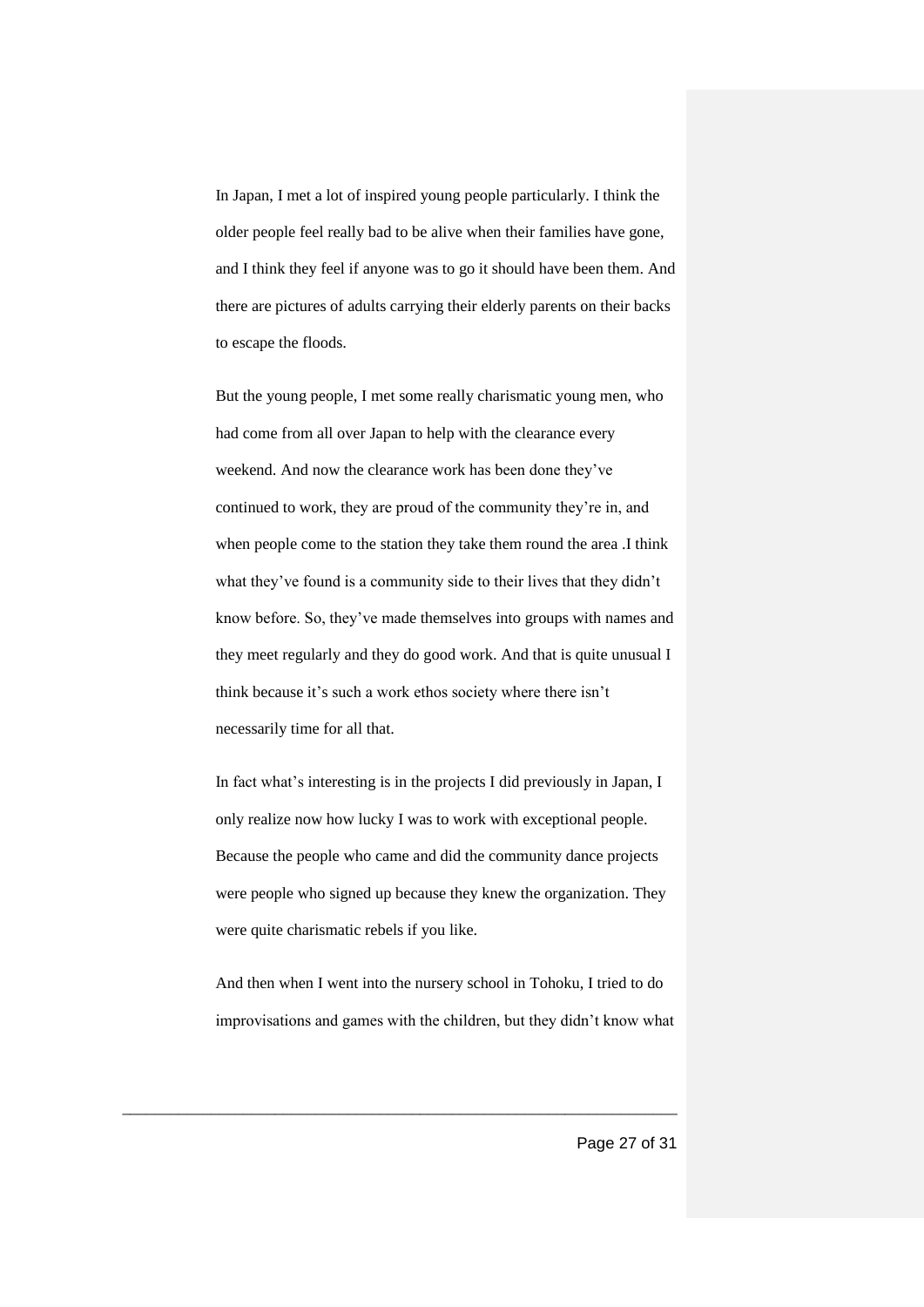to do. In the end, I worked in a way that was much more taught for five-year-olds than I ever would have done elsewhere.

**EM:** *It's a very interesting context to be doing somatic work in.* 

CM: Absolutely. I've had two lovely experiences since I've come back. Obviously I'm going on with making but in a very quiet way. I had one which was the solo improvisation I just did to my community where I experienced the cracking. But when I came back I'd also been booked to work with Japanese Noh Theatre actors. I don't know anything about Noh Theatre because I've not done training in that though I've read a bit about it. A colleague and friend had asked me if I would be part of a lecture demonstration. They were demonstrating codified practice to the extreme minutiae. Yet in one magic moment, there I was, doing an improvisation with Sarah Whatley. The most powerful improvisation was when the Noh actors both sang, and we both improvised. And all the audience in unison agreed it was a magical moment. I think somebody said it in the feedback, 'I don't think it's ever happened in the world'.

> It's completely another subject really, but when the Noh singers sang about the mountain crone, I'd been that mountain crone learning the Shishi-Odori.

**EM:** *I also like the fact that for you and Sarah, there's this deep heritage with your somatic practice, like the Noh actors have a deep heritage with their practice.*

\_\_\_\_\_\_\_\_\_\_\_\_\_\_\_\_\_\_\_\_\_\_\_\_\_\_\_\_\_\_\_\_\_\_\_\_\_\_\_\_\_\_\_\_\_\_\_\_\_\_\_\_\_\_\_\_\_\_\_\_\_\_\_\_\_\_\_\_\_

**Formatted:** Font: Italic

Page 28 of 31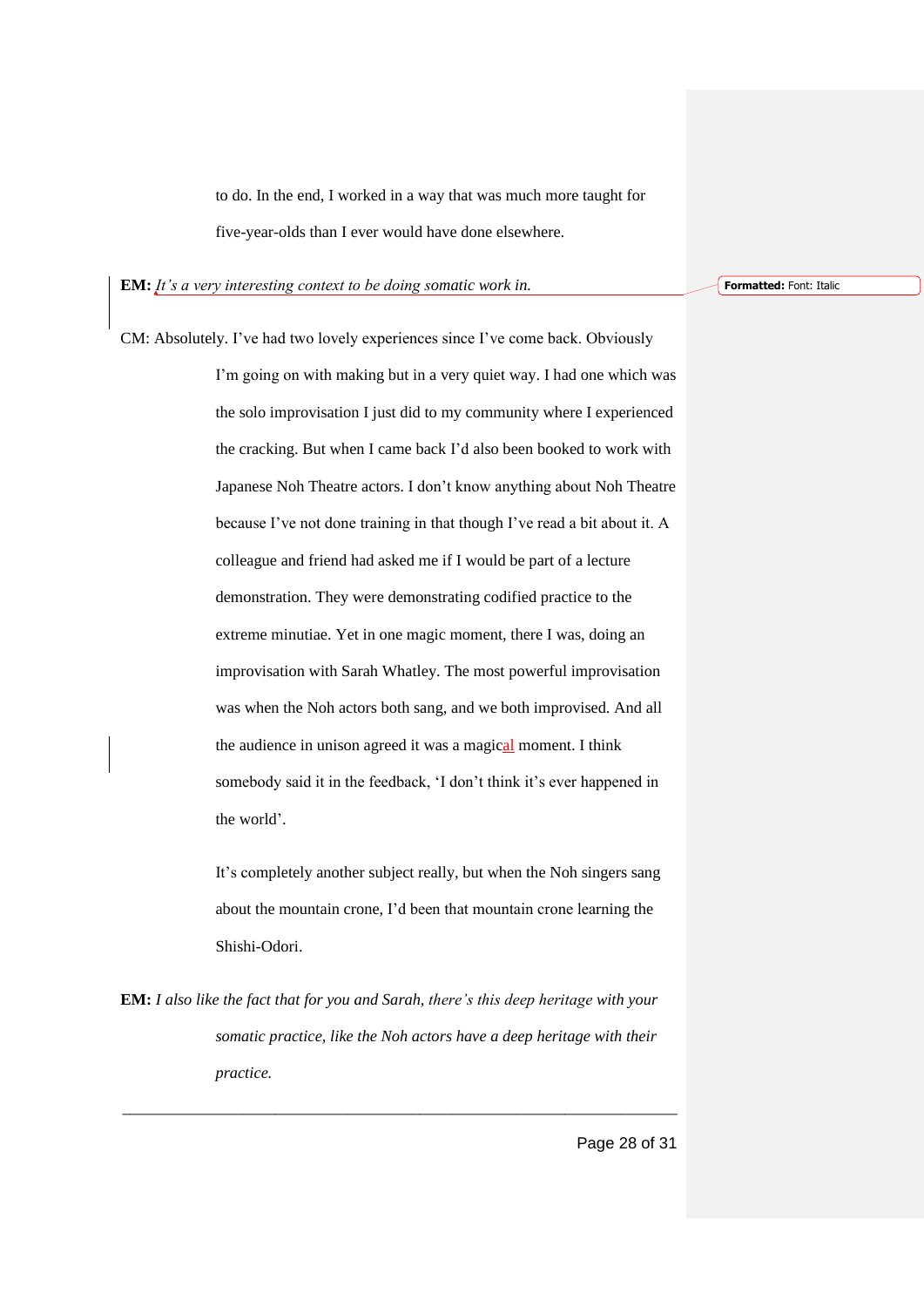**CM:** That's right. And also funnily enough both Sarah and I have the same

background: we both went to dance school as kids learning tap, national, modern and that same stuff. Because at that point there was no other way of learning dance.

#### **Acknowledgements**

Cecilia Macfarlane's performance *woman once dead, crawl back* will take place at Pegasus Theatre Oxford on the 27th and 28th of February 2015, as part of a programme called Moving with the Times, and as the opening event for the Dancin' Oxford annual festival.

#### **References**

Grau, Andreé and Fortin, Sylvie (2014), 'Editorial', *Journal of Dance and Somatic Practices*, 6:1, pp.3–7.

Heddon, Deirdre (2007), *Autobiography in Performance: Performing Selves*,

Basingstoke: Palgrave Macmillan.

Poynor, Helen (2013), 'Landscapes of loss: Moving and mourning – an

autobiographical account', *Journal of Dance and Somatic Practices*, 5:2, pp. 169–78.

Sato, Norikazu (2013),

'"We're Gonna Go Learn in Tohoku!!"- how it started, what was thought, what was

\_\_\_\_\_\_\_\_\_\_\_\_\_\_\_\_\_\_\_\_\_\_\_\_\_\_\_\_\_\_\_\_\_\_\_\_\_\_\_\_\_\_\_\_\_\_\_\_\_\_\_\_\_\_\_\_\_\_\_\_\_\_\_\_\_\_\_\_\_

felt', [http://narainiikuze.com/cn1/pg258.html.](http://narainiikuze.com/cn1/pg258.html) Accessed 30 September 2014.

#### **Images**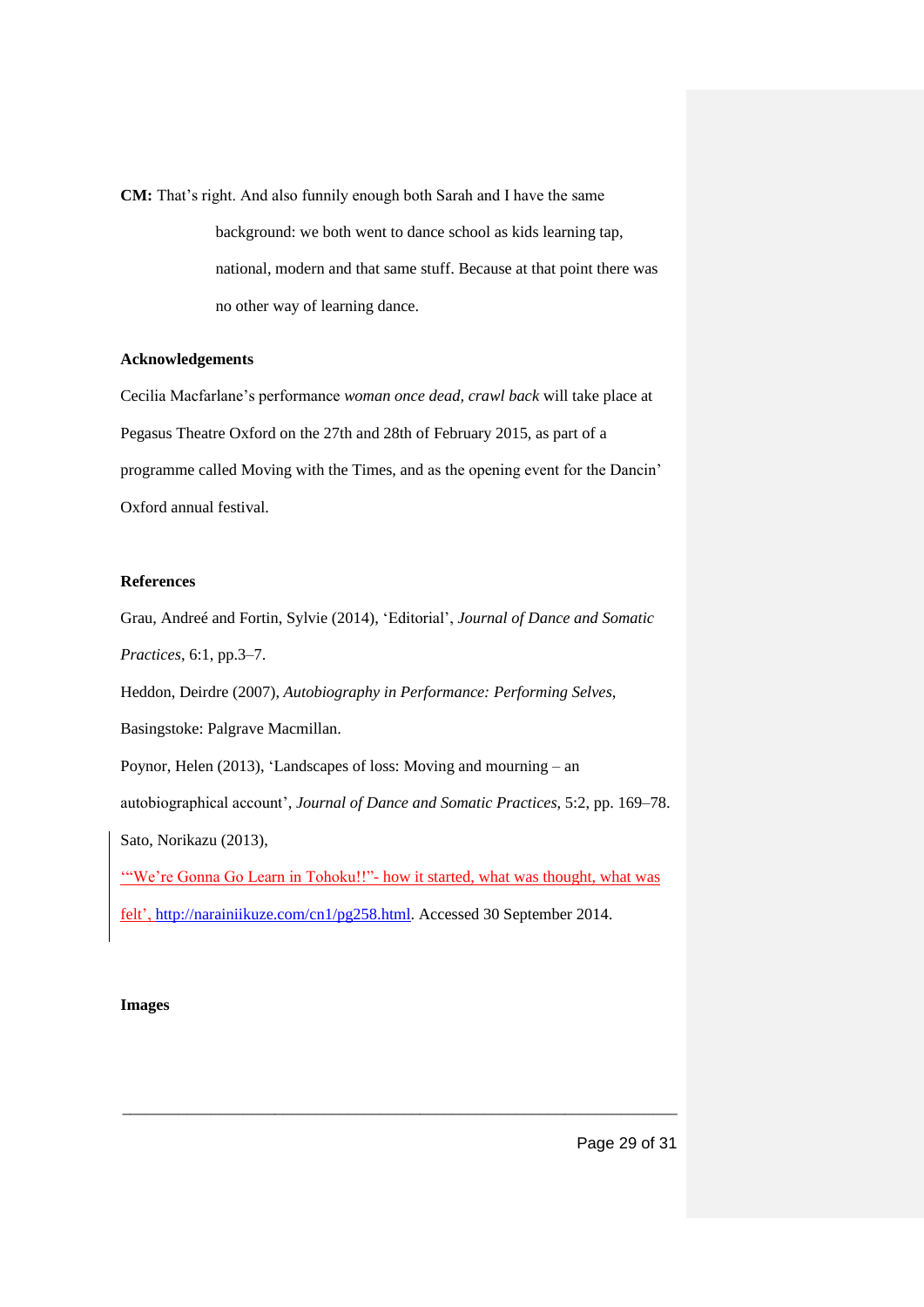**Figure 1:** 'We're Gonna Go Learn in Tohoku', Japanese Contemporary Dance Network Project. Credit: Nori Sato.

**Figure 2:** 'We're Gonna Go Learn in Tohoku', Japanese Contemporary Dance Network Project. Credit: Norikazu Sato.

**Figure 3:** 'We're Gonna Go Learn in Tohoku', Japanese Contemporary Dance Network Project. Credit: Norikazu Sato.

**Figure 4:** 'We're Gonna Go Learn in Tohoku', Japanese Contemporary Dance Network Project. Credit: Norikazu Sato.

**Figure 5:** 'We're Gonna Go Learn in Tohoku', Japanese Contemporary Dance Network Project. Credit: Norikazu Sato.

**Figure 6:** Landscape in Kesennuma, Tohoku. Credit: Cecilia Macfarlane.

**Figure 7:** Cecilia Macfarlane in *I'll Leave You to Yourself Then*…, Credit: David Fisher.

#### **Contributor details**

Cecilia Macfarlane trained as a teacher at the Royal Academy of Dance and as a dancer at the London School of Contemporary Dance. She is an Oxford-based independent dance artist with a national and international reputation for her work in the community. She is the founding director of Oxford Youth Dance, DugOut Adult Community Dance and Crossover Intergenerational Dance Company and co-founding director of Oxford Youth Dance Company. She was a Senior Lecturer in Arts in the Community at Coventry University for nine years. Her work is based on her